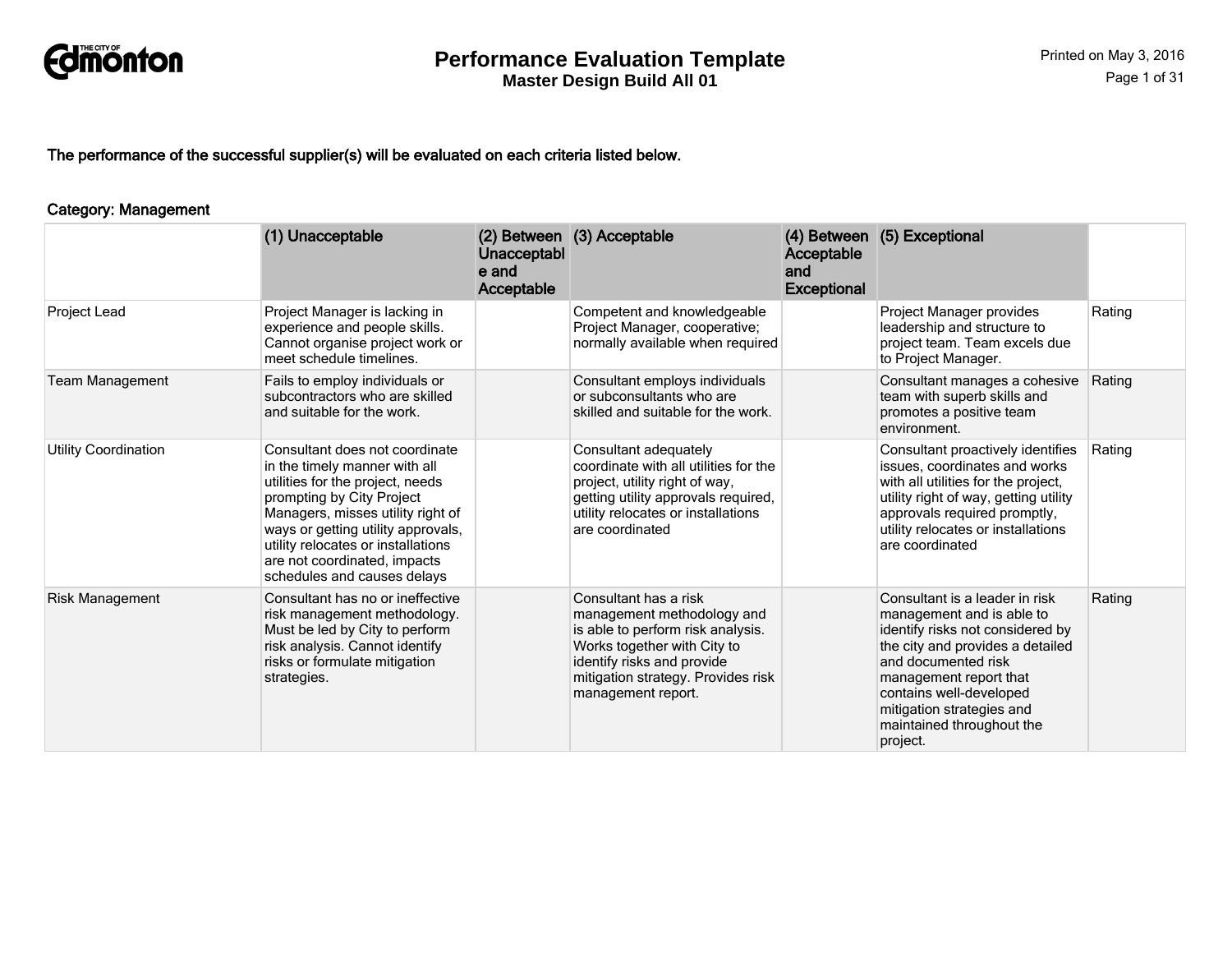

## Category: Management

|                           | (1) Unacceptable                                                                                                                                                                                                                                                                                  | Unacceptabl<br>e and<br>Acceptable | (2) Between (3) Acceptable                                                                                                                                                                                                                                                                                                                    | Acceptable<br>and<br><b>Exceptional</b> | (4) Between (5) Exceptional                                                                                                                                                                                                                                                                                                                                                                                                                    |        |
|---------------------------|---------------------------------------------------------------------------------------------------------------------------------------------------------------------------------------------------------------------------------------------------------------------------------------------------|------------------------------------|-----------------------------------------------------------------------------------------------------------------------------------------------------------------------------------------------------------------------------------------------------------------------------------------------------------------------------------------------|-----------------------------------------|------------------------------------------------------------------------------------------------------------------------------------------------------------------------------------------------------------------------------------------------------------------------------------------------------------------------------------------------------------------------------------------------------------------------------------------------|--------|
| <b>Staff Availability</b> | Staff are rarely available, don't<br>meet commitments and don't<br>provide supplementary qualified<br>resources when required. Staff<br>assigned to the project are<br>changed without notice to the<br>City.                                                                                     |                                    | Staff listed in proposal are those<br>working on the project or if staff<br>leave the project, they are<br>replaced with equally qualified<br>and experienced staff approved<br>by the City. Staff are available<br>when required as stated in the<br>signed agreement and will<br>provide qualified supplementary<br>resources when required |                                         | Staff listed in proposal are those<br>working on the project. If staff<br>leave the project, they are<br>replaced with equally qualified<br>and experienced staff approved<br>by the City. Staff are available<br>when required as stated in the<br>signed agreement and will<br>provide qualified supplementary<br>resources when required.<br>Access to firm's upper<br>management is possible and<br>achievable. All commitments<br>are met | Rating |
| On-Site Superintendent    | On-site superintendent appears<br>to be inadequately trained,<br>seldom on site when required,<br>disorganised and uncooperative;<br>Frequent superintendent and/or<br>foreman turnover. Not familiar<br>with specifications. Lacks<br>authority to make decisions on<br>behalf of the contractor |                                    | Competent and knowledgeable<br>superintendent, cooperative;<br>Competent and knowledgeable<br>supervision, cooperative. Is on-<br>site. Is able to make decisions<br>and react to any situation on the<br>project in a timely matter.<br>Foreman are knowledgeable in<br>assigning tasks when required                                        |                                         | Superior superintendent. Has<br>excellent knowledge of all<br>trades. Anticipates problems and<br>offers creative solutions. Has full<br>authority to make decisions on<br>behalf of the contractor. Took<br>responsibility for subcontractors<br>complying with contract<br>requirements.                                                                                                                                                     | Rating |
| <b>Company Management</b> | Management has little to no<br>knowledge of construction<br>methods. Management does not<br>fulfill its commitments even after<br>prodding by the City. Fails to<br>employ individuals or<br>subcontractors who are skilled<br>and suitable for the work.                                         |                                    | Management understands all<br>aspects of construction.<br>Management consistently meets<br>basic commitments regarding<br>the contract.                                                                                                                                                                                                       |                                         | Management has an advanced<br>knowledge of construction<br>methods and leading edge<br>technologies. Offers innovative<br>solutions.                                                                                                                                                                                                                                                                                                           | Rating |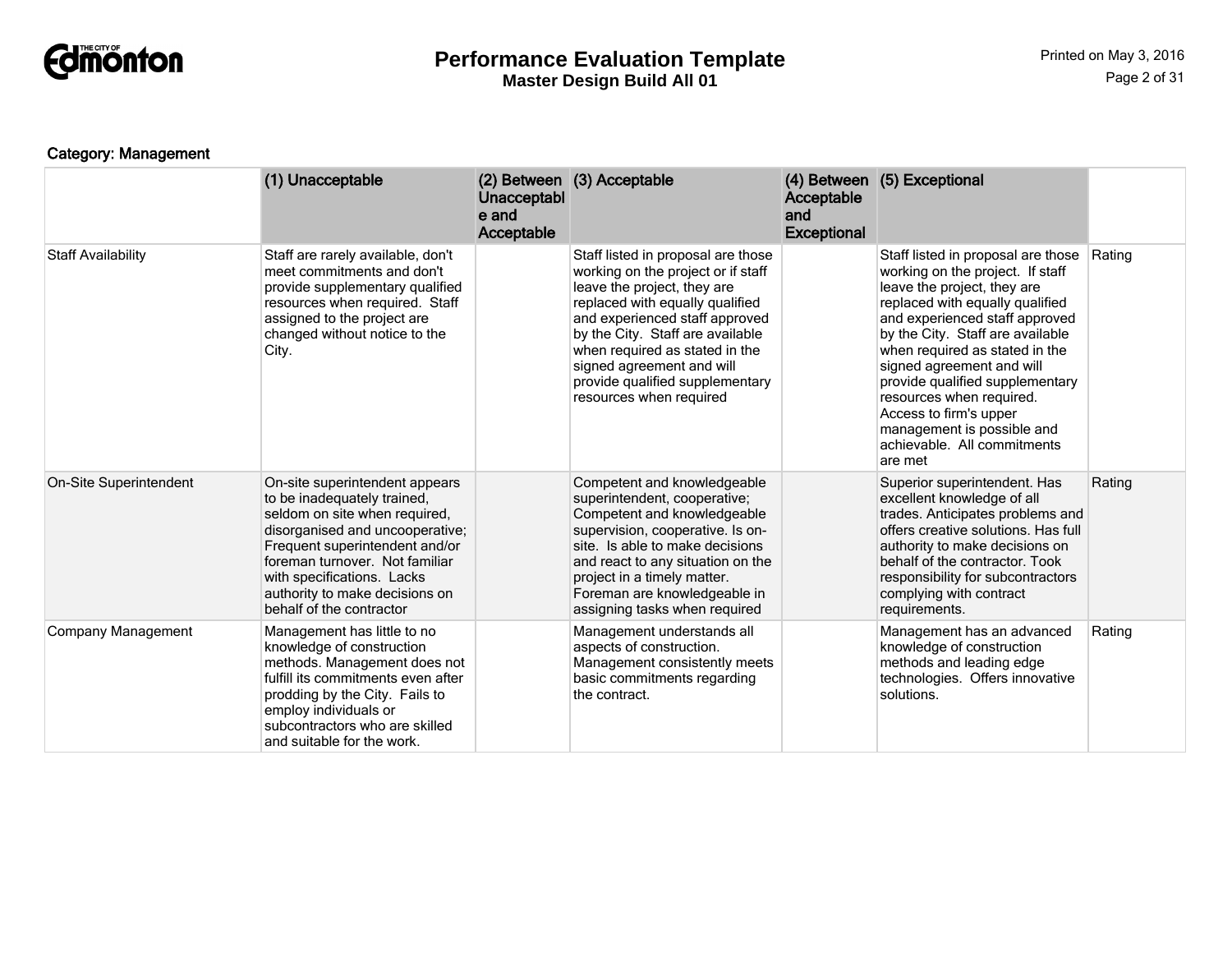

## Category: Management

|                                                                  | (1) Unacceptable                                                                                                                                                                                                                                                                                                    | Unacceptabl<br>e and<br>Acceptable | (2) Between (3) Acceptable                                                                                                                                                                                                                                                                                                                                                 | Acceptable<br>and<br><b>Exceptional</b> | (4) Between (5) Exceptional                                                                                                                                                                                                                                                                                                                                                                                       |        |
|------------------------------------------------------------------|---------------------------------------------------------------------------------------------------------------------------------------------------------------------------------------------------------------------------------------------------------------------------------------------------------------------|------------------------------------|----------------------------------------------------------------------------------------------------------------------------------------------------------------------------------------------------------------------------------------------------------------------------------------------------------------------------------------------------------------------------|-----------------------------------------|-------------------------------------------------------------------------------------------------------------------------------------------------------------------------------------------------------------------------------------------------------------------------------------------------------------------------------------------------------------------------------------------------------------------|--------|
| <b>Customer Service/ Cooperation</b><br>with the City            | Contractor is unavailable and<br>appears to avoid the City.<br>Contractor consistently does not<br>meet information milestone<br>dates, is difficult to reach, and<br>does not return any<br>communications without a major<br>effort from the customer(s).<br>Respect of City as a customer(s)<br>is non-existent. |                                    | Contractor is reliable and makes<br>information available on request.<br>Is timely and cooperative.<br>Contractor meets established<br>information milestone dates &<br>demonstrates respect towards<br>customer(s). Is easily reached &<br>returns all communication efforts<br>in a satisfactory timeframe. The<br>City's needs as a customer are<br>addressed promptly. |                                         | Contractor is an industry leader,<br>and looks to improve the<br>relationship with the City.<br>Always helpful in problem<br>solving. Contractor exceeds all<br>customer(s) communication<br>standards, timelines & customer<br>service levels are addressed in a<br>team environment without delay.                                                                                                              | Rating |
| Interaction with the Public                                      | Interactions between the public<br>and the contractor are mostly of<br>the negative variety or not<br>addressed. Many public<br>complaints about contractor<br>received by City officials.<br>Contractor does not interact well,<br>disputes must be settled by City.                                               |                                    | Contractor is able to respond<br>reasonably & in a timely fashion<br>on the majority of issues; is<br>friendly/cooperative. City<br>informed only on major issues or<br>disputes.                                                                                                                                                                                          |                                         | The contractor keeps the public<br>well informed of the project using<br>information bulletins & signs.<br>Notifies the public of changes in<br>schedule; quick response to all<br>public inquiries. Contractor<br>makes effort to reduce impact<br>project has on the public & is<br>friendly/cooperative to the<br>public. The City receives verbal<br>or written accolades of the<br>contractor's performance. | Rating |
| Project Manager / Contract<br><b>Administration - Submittals</b> | Submittals (minutes, shop<br>drawings, manuals, as builts, test<br>results, proposed change orders<br>and invoices) are late, poorly<br>formatted, contain errors, or are<br>not properly reviewed.                                                                                                                 |                                    | Submittals (minutes, shop<br>drawings, manuals, as builts,<br>test results, proposed change<br>quotations, invoices) are issued<br>promptly, in the correct format,<br>with no errors, and are<br>reasonable.                                                                                                                                                              |                                         | Submittals (minutes, shop<br>drawings, manuals, as builts,<br>test results, proposed change<br>quotations and invoices) are<br>issued promptly and require no<br>review time. Costs are never<br>questioned on change pricing.                                                                                                                                                                                    | Rating |
| Deficiency Clean Up                                              | Deficiencies are argued each<br>instance. Deficiencies are not<br>assigned and/or drag on. No<br>review of work prior to calling for<br>inspection. Formal inspections<br>identify excessive deficiencies.                                                                                                          |                                    | Deficiencies are easily accepted,<br>assigned for action, and<br>promptly dealt with. Inspects the<br>work prior to calling for<br>inspection. Limited number of<br>deficiencies.                                                                                                                                                                                          |                                         | Deficiencies are handled with<br>little or no involvement from the<br>City. Only a few minor<br>deficiencies noted during formal<br>inspection                                                                                                                                                                                                                                                                    | Rating |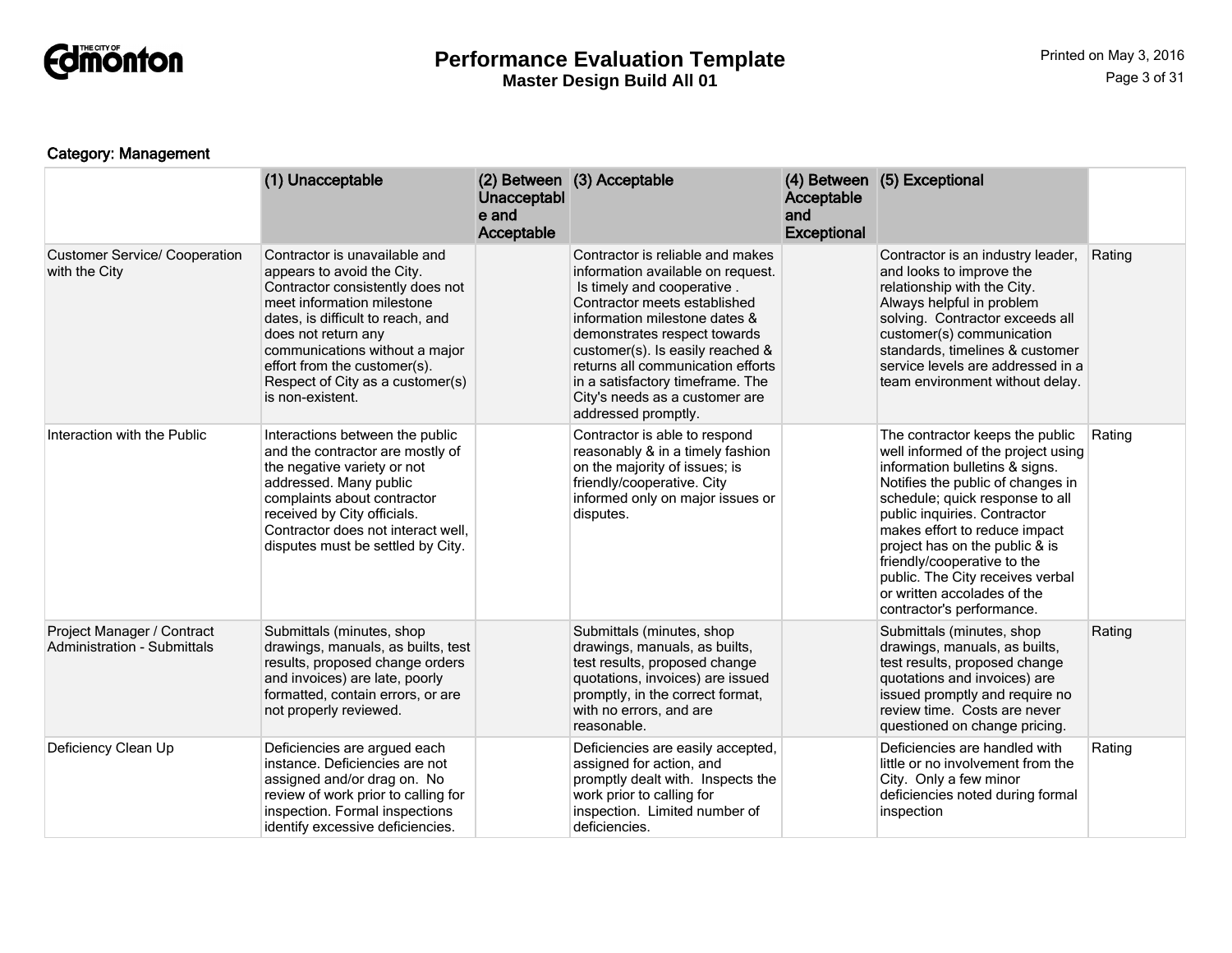

## Category: Management

|                                              | (1) Unacceptable                                                                                                                                    | Unacceptabl<br>e and<br>Acceptable | (2) Between (3) Acceptable                                                                                                                                                                  | Acceptable<br>and<br><b>Exceptional</b> | (4) Between (5) Exceptional                                                                                                                                             |        |
|----------------------------------------------|-----------------------------------------------------------------------------------------------------------------------------------------------------|------------------------------------|---------------------------------------------------------------------------------------------------------------------------------------------------------------------------------------------|-----------------------------------------|-------------------------------------------------------------------------------------------------------------------------------------------------------------------------|--------|
| Change Orders (extras and force<br>accounts) | Consistently looking to up-charge<br>with numerous unjustified<br>contractor-requested Change<br>Orders. Credits are not identified<br>or provided. |                                    | Extra fees are based on<br>reasonable additional services<br>provided. Contractor-requested<br>Change Orders are detailed.<br>realistic and justified. Credits<br>are identified and given. |                                         | Uses discretion in requesting<br>Change Orders. Any contractor-<br>requested Change Order is<br>detailed, realistic and justified.<br>Credits are identified and given. | Rating |

## Category: Schedule

|                                                 | (1) Unacceptable                                                                                                                                                                                                                                                                                                                                                                                                                                                               | Unacceptabl<br>e and<br>Acceptable | (2) Between (3) Acceptable                                                                                                                                                                                                                                                                                                                                                                                              | Acceptable<br>and<br><b>Exceptional</b> | (4) Between (5) Exceptional                                                                                                                                                                                                                                                                                                                                       |        |
|-------------------------------------------------|--------------------------------------------------------------------------------------------------------------------------------------------------------------------------------------------------------------------------------------------------------------------------------------------------------------------------------------------------------------------------------------------------------------------------------------------------------------------------------|------------------------------------|-------------------------------------------------------------------------------------------------------------------------------------------------------------------------------------------------------------------------------------------------------------------------------------------------------------------------------------------------------------------------------------------------------------------------|-----------------------------------------|-------------------------------------------------------------------------------------------------------------------------------------------------------------------------------------------------------------------------------------------------------------------------------------------------------------------------------------------------------------------|--------|
| <b>Progress Reporting</b>                       | Progress reporting is poor or<br>non-existent.                                                                                                                                                                                                                                                                                                                                                                                                                                 |                                    | Timely and accurate progress<br>reporting.                                                                                                                                                                                                                                                                                                                                                                              |                                         | Progress reports highlight areas<br>for improvements and provide<br>plans to improve.                                                                                                                                                                                                                                                                             | Rating |
| Delivery of Services and<br><b>Deliverables</b> | Services and deliverables are<br>delayed or of poor quality,<br>resulting in requirement to re-<br>submit.<br>50% (or less) of design executed<br>by Consultant is completed on<br>time (excluding delays out of the<br>Consultant's control)                                                                                                                                                                                                                                  |                                    | On-schedule delivery of services<br>and deliverables in every stage.<br>100% of design completed on<br>schedule (excluding delays out<br>of the Consultant's control)                                                                                                                                                                                                                                                   |                                         | All services and deliverables are<br>delivered promptly, with<br>excellent quality.<br>100% of the design completed<br>ahead of schedule (excluding<br>delays out of the Consultant's<br>control)                                                                                                                                                                 | Rating |
| <b>Overall Schedule</b>                         | 75% (or less) of work executed<br>by Contractor is completed on<br>time (excluding delays out of the<br>Contractor's control).<br>Mobilization is lengthy and<br>unorganized. Failed to provide<br>schedule until demanded by the<br>City. Schedule did not comply<br>with contract requirements. Had<br>to be resubmitted numerous<br>times until accepted by City.<br>Failed to update schedule/cash<br>flows during the project. Cash<br>flow projections were unrealistic. |                                    | 100% of work completed on<br>schedule excluding deficiencies<br>(excluding delays out of the<br>Contractor's control).<br>Mobilization is accomplished<br>quickly. Contractor's schedule<br>was submitted prior to the start<br>of work and included all required<br>work elements. Schedule and<br>cash flow updated when<br>required. Delays in the<br>completion of the work were only<br>a result of Force Majeure. |                                         | 100% of the work completed<br>ahead of schedule. Schedule<br>exceeded contract requirements.<br>Identified critical path. Weather<br>allowances reflected seasonal<br>averages. Identified milestones,<br>utility work, critical material<br>deliveries and shop drawing<br>review periods. Responded to<br>recover schedule slippages to<br>meet schedule dates. | Rating |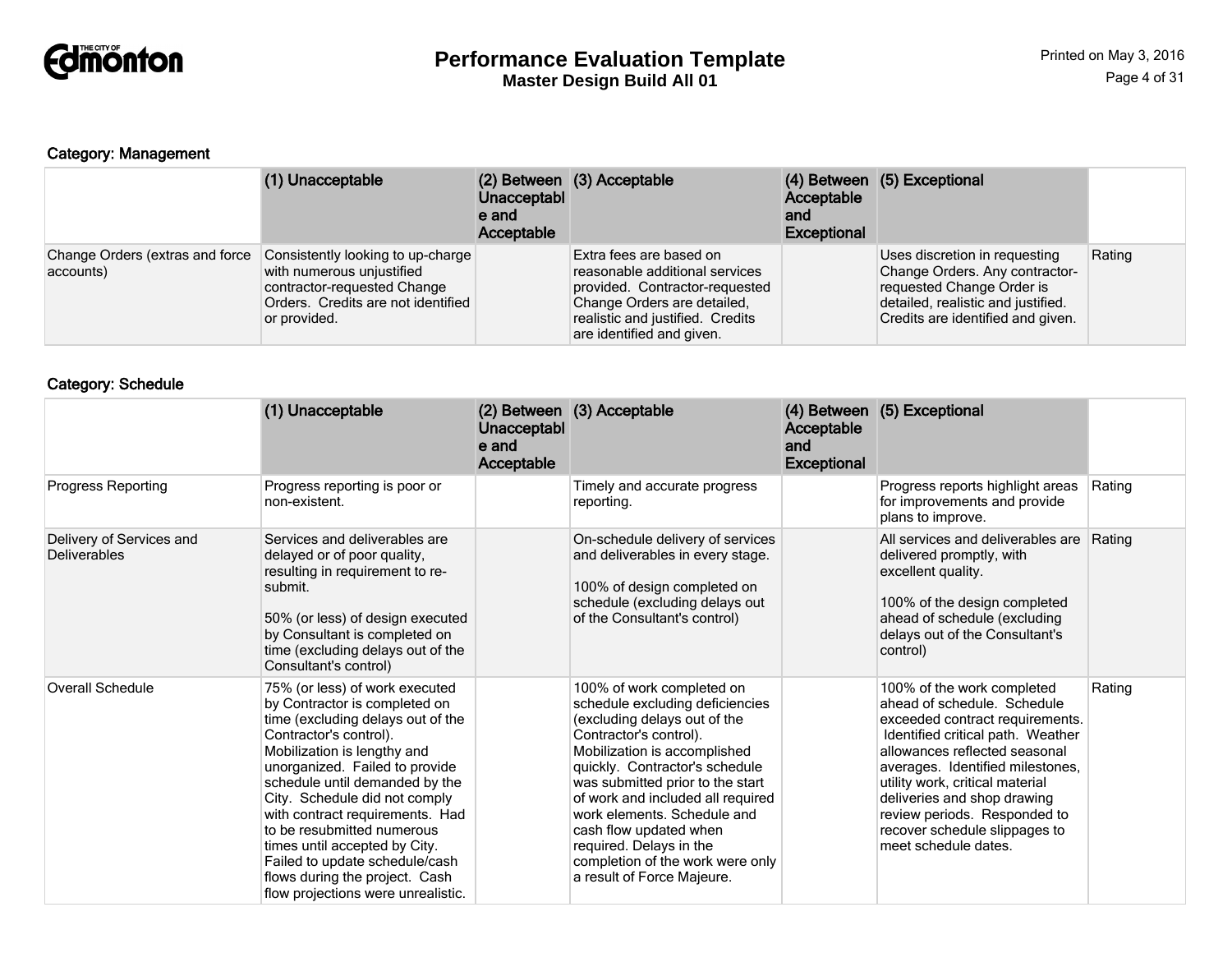

#### Category: Schedule

|                                             | (1) Unacceptable                                                                                                                                                             | Unacceptabl<br>e and<br>Acceptable | (2) Between (3) Acceptable                                                                                                                                                                               | Acceptable<br>and<br><b>Exceptional</b> | (4) Between (5) Exceptional                                                                            |          |
|---------------------------------------------|------------------------------------------------------------------------------------------------------------------------------------------------------------------------------|------------------------------------|----------------------------------------------------------------------------------------------------------------------------------------------------------------------------------------------------------|-----------------------------------------|--------------------------------------------------------------------------------------------------------|----------|
| Work Planning (including<br>subcontractors) | Contractor exhibits a continuous<br>lack of day to day work planning<br>ability; inefficient use of<br>equipment and manpower. Does<br>not provide a look ahead<br>schedule. |                                    | Contractor is competent at daily<br>work planning; utilizes<br>manpower and equipment in an<br>efficient manner. Look ahead<br>schedule is usually correct.<br>Usually involves major<br>subcontractors. |                                         | Accurate look ahead at<br>schedule. Subtrades and<br>suppliers involved in formulation<br>of schedule. | Rating   |
| Unjustified Delay (# of weeks)              |                                                                                                                                                                              |                                    |                                                                                                                                                                                                          |                                         |                                                                                                        | Quantity |

## Category: Cost Management

|                          | (1) Unacceptable                                                                                                                                                                                                                                                                                                                             | Unacceptabl<br>e and<br>Acceptable | (2) Between (3) Acceptable                                                                                                                                                                                                                                                                                                                                          | Acceptable<br>and<br><b>Exceptional</b> | (4) Between (5) Exceptional                                                                                                                                                                                                                                                                                                                                                                                                                                                                                                    |        |
|--------------------------|----------------------------------------------------------------------------------------------------------------------------------------------------------------------------------------------------------------------------------------------------------------------------------------------------------------------------------------------|------------------------------------|---------------------------------------------------------------------------------------------------------------------------------------------------------------------------------------------------------------------------------------------------------------------------------------------------------------------------------------------------------------------|-----------------------------------------|--------------------------------------------------------------------------------------------------------------------------------------------------------------------------------------------------------------------------------------------------------------------------------------------------------------------------------------------------------------------------------------------------------------------------------------------------------------------------------------------------------------------------------|--------|
| <b>Budget Management</b> | Consultant allows budget to get<br>out of hand, does not consider<br>how changes due to design<br>development will affect overall<br>project budget.<br>Consultant is not able to maintain<br>a good balance between scope,<br>quality, schedule and budget. Is<br>unable to provide good advice to<br>the City on proposed scope<br>changes |                                    | Management of design<br>development within cost plan.<br>Timeliness of estimating and<br>monitoring. Issues related to<br>cost identified in the time<br>requested by the City,<br>Consultant is able to maintain a<br>sound balance between scope,<br>quality, schedule and budget. Is<br>able to provide good advice to<br>the City on proposed scope<br>changes. |                                         | Consultant has good change<br>management process. Design<br>development and scope change<br>estimates are continually<br>updated, trend identified, and<br>forecasts reported routinely.<br>Alternative cost solutions are<br>presented.<br>Consultant is able to anticipate<br>scope changes and acts upon<br>them before they become an<br>issue. Is able to maintain an<br>excellent balance between<br>scope, quality, schedule and<br>budget. Is able to provide good<br>advice to the City on proposed<br>scope changes. | Rating |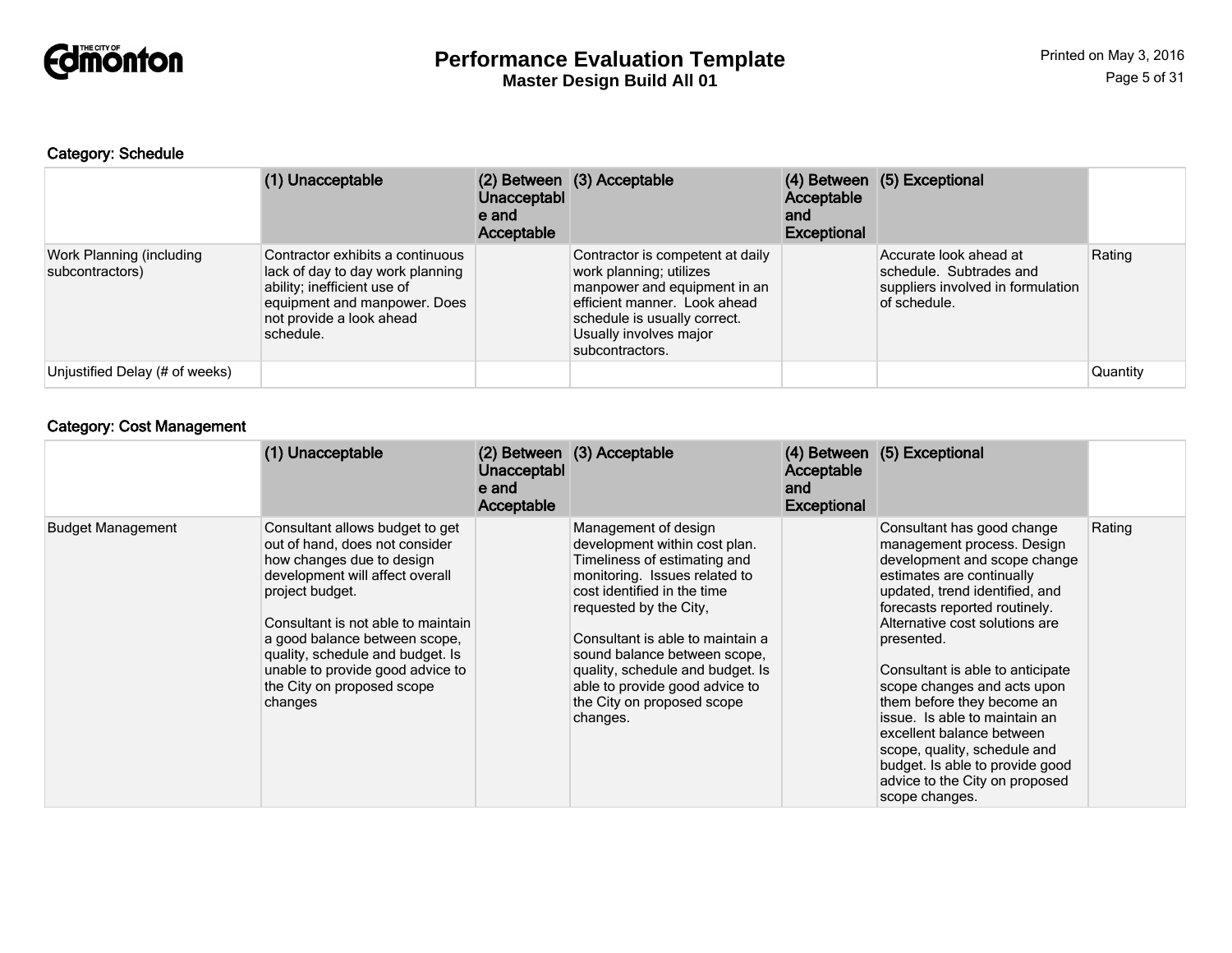

## Category: Cost Management

|                                                                                                                                                                                     | (1) Unacceptable                                                                                                                                                                                                                                                                                                      | Unacceptabl<br>e and<br>Acceptable | (2) Between (3) Acceptable                                                                                                                                                                                                                                                                                                               | Acceptable<br>and<br><b>Exceptional</b> | (4) Between (5) Exceptional                                                                                                                                                                                                                                                                                                         |        |
|-------------------------------------------------------------------------------------------------------------------------------------------------------------------------------------|-----------------------------------------------------------------------------------------------------------------------------------------------------------------------------------------------------------------------------------------------------------------------------------------------------------------------|------------------------------------|------------------------------------------------------------------------------------------------------------------------------------------------------------------------------------------------------------------------------------------------------------------------------------------------------------------------------------------|-----------------------------------------|-------------------------------------------------------------------------------------------------------------------------------------------------------------------------------------------------------------------------------------------------------------------------------------------------------------------------------------|--------|
| Accuracy of Estimated Design<br>Fees/Fee Management                                                                                                                                 | Poor monitoring and reporting of<br>actual time spent versus<br>budgeted. Actual fees (outside of<br>scope changes) are over 20%<br>higher than original estimate.                                                                                                                                                    |                                    | Good monitoring and reporting<br>of actual time spent versus<br>budgeted. Actual fees (outside of<br>scope changes) are within 10%<br>of original estimate.                                                                                                                                                                              |                                         | Excellent monitoring and<br>reporting of actual time spent<br>versus budgeted. Actual fees<br>(outside of scope changes) are<br>within 1% of original estimate.<br>Estimates include provisions to<br>adjust productivity factors to<br>improve accuracy,<br>knowledgeable about current<br>economic conditions, industry<br>trends | Rating |
| Accuracy of Estimating Prelim<br>and Construction Tender Costs<br>(This criteria is only applicable if<br>the tender occurs within a<br>reasonable time following the<br>estimate.) | Tender costs (outside of scope<br>changes) are significantly outside<br>the accuracy range as detailed in<br>the PSA Description of Work.<br>Estimates do not include all<br>factors and are not accurate.                                                                                                            |                                    | Tender costs (outside of scope<br>changes) are comprehensive<br>and within the required accuracy<br>range as detailed in PSA<br>Description of Work.                                                                                                                                                                                     |                                         | Tender costs (outside of scope<br>changes) are very close to the<br>estimate. Estimates include<br>provisions to adjust productivity<br>factors to improve accuracy,<br>knowledgeable about current<br>economic conditions, and<br>industry trends.                                                                                 | Rating |
| <b>Accuracy of Estimating</b><br><b>Construction Quantities</b>                                                                                                                     | Actual quantities (outside of<br>scope changes) are signifcantly<br>outside the accuracy range as<br>detailed in the PSA. Estimates<br>do not include all factors and are<br>not accurate.                                                                                                                            |                                    | Consultant provides detailed<br>bills of materials and unit prices<br>are accurate. Construction<br>quantities (outside of scope<br>changes) are within the required<br>accuracy range as detailed in<br>PSA.                                                                                                                            |                                         | Consultant provides detailed<br>bills of materials and unit prices<br>are accurate. Actual quantities<br>(outside of scope changes) are<br>very close to the estimate as<br>detailed in the PSA.                                                                                                                                    | Rating |
| Invoice Administration                                                                                                                                                              | Invoices are late (causing extra<br>work at year end), poorly<br>formatted or contain errors and<br>inadequate details. Progress<br>claims and proposed change<br>costing are unreasonable.<br>Claims for disbursements not<br>included in the agreement. No<br>review by Prime Consultant on<br>disbursement claims. |                                    | Invoices are issued within the<br>prescribed timelines, in an<br>acceptable format, with minimal<br>errors and provide the<br>appropriate background<br>documentation.<br>Only disbursements allowed<br>under the Agreement are<br>charged. Claims from sub-<br>consultants reviewed by Prime<br>Consultant before submittal to<br>City. |                                         | Invoices are submitted promptly<br>to the appropriate individual for<br>processing; are clear, complete<br>and accurate; require little<br>review time and are in an<br>acceptable format with all<br>required supporting<br>documentation.<br>Claims are well documented,<br>requiring minimal review by the<br>City.              | Rating |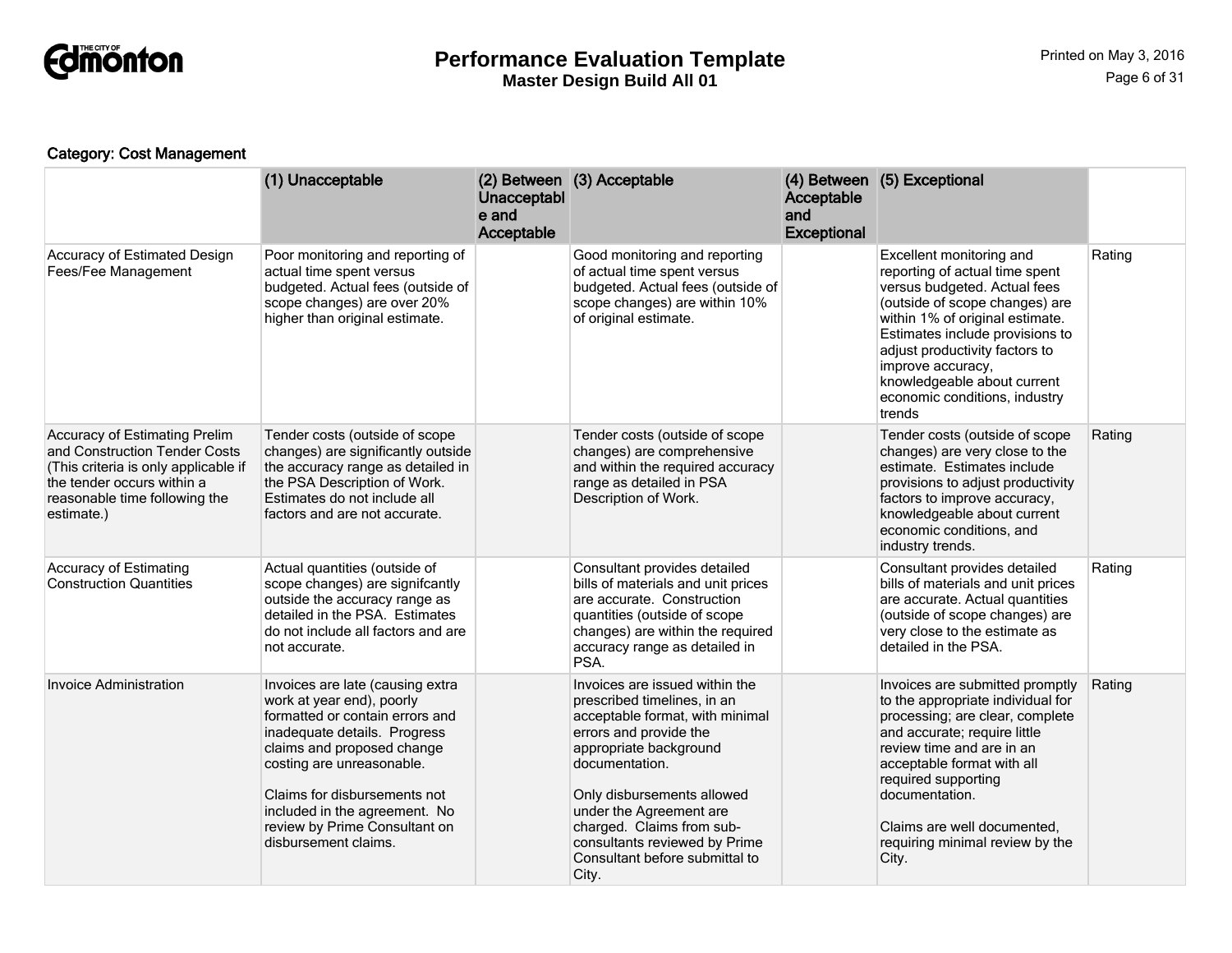

## Category: Cost Management

|                                                                         | (1) Unacceptable                                                                                                                                                                                             | Unacceptabl<br>e and<br>Acceptable | (2) Between (3) Acceptable                                                                                                                                                                                                                                                                                                                                                          | Acceptable<br>and<br><b>Exceptional</b> | (4) Between (5) Exceptional                                                                                                                                                                                                                               |        |
|-------------------------------------------------------------------------|--------------------------------------------------------------------------------------------------------------------------------------------------------------------------------------------------------------|------------------------------------|-------------------------------------------------------------------------------------------------------------------------------------------------------------------------------------------------------------------------------------------------------------------------------------------------------------------------------------------------------------------------------------|-----------------------------------------|-----------------------------------------------------------------------------------------------------------------------------------------------------------------------------------------------------------------------------------------------------------|--------|
| Consultant Evaluation of<br>Contractor Change Requests and<br>invoicing | Takes an unreasonable amount<br>of time and reviews do not<br>accurately reflect what is in<br>contract documents<br>Does not exercise ability to reject<br>Contractor claimed extras when<br>inappropriate. |                                    | Reviews are done accurately<br>and in a reasonable time and<br>identifies where change order<br>requests are covered under<br>existing contract requirement.<br>Consultant rejects Contractor<br>claimed extras when required.<br>Consultant has the ability to<br>make decisive actions in<br>providing Site instructions, and<br>design change management<br>during construction. |                                         | Reviews are done accurately<br>and in a prompt manner and<br>identifies where change order<br>requests are covered under<br>existing contract requirement.<br>Evaluates and proposes<br>alternates that improve on<br>methodology, schedule or<br>budget. | Rating |
| Change Orders (extras and force<br>accounts)                            | Consistently looking to up-charge<br>with numerous unjustified<br>Change Order Requests.                                                                                                                     |                                    | Extra fees are based on<br>reasonable additional services<br>provided. Contractor-requested<br>Change Orders are detailed and<br>realistic.                                                                                                                                                                                                                                         |                                         | Uses discretion in requesting<br>Change Orders. Holds the prices<br>for additional work requested in<br>Change Orders. Any consultant-<br>requested Change Order is<br>detailed and justified.                                                            | Rating |

## Category: Bridge Construction Quality

|                                | (1) Unacceptable                                                                         | Unacceptabl<br>e and<br>Acceptable | (2) Between (3) Acceptable                                                                                                                   | Acceptable<br>and<br><b>Exceptional</b> | (4) Between (5) Exceptional                                                                                   |        |
|--------------------------------|------------------------------------------------------------------------------------------|------------------------------------|----------------------------------------------------------------------------------------------------------------------------------------------|-----------------------------------------|---------------------------------------------------------------------------------------------------------------|--------|
| Compliance with Specifications | Contractor has no familiarity with<br>the City specs and no attempt to<br><b>Improve</b> |                                    | Contractor is knowledgeable of<br>the City specs that are relevant<br>to the contract scope                                                  |                                         | Contractor recommends<br>improvements to specs where<br>appropriate                                           | Rating |
| <b>Contractor Equipment</b>    | Contractor has outdated<br>equipment that is not maintained<br>- numerous breakdowns     |                                    | Contractor's equipment meets<br>industry standards and intent of<br>contract - has a preventative<br>maintenance program - few<br>breakdowns |                                         | Contractor uses highest quality<br>equipment and has a<br>preventative maintenance<br>program - no breakdowns | Rating |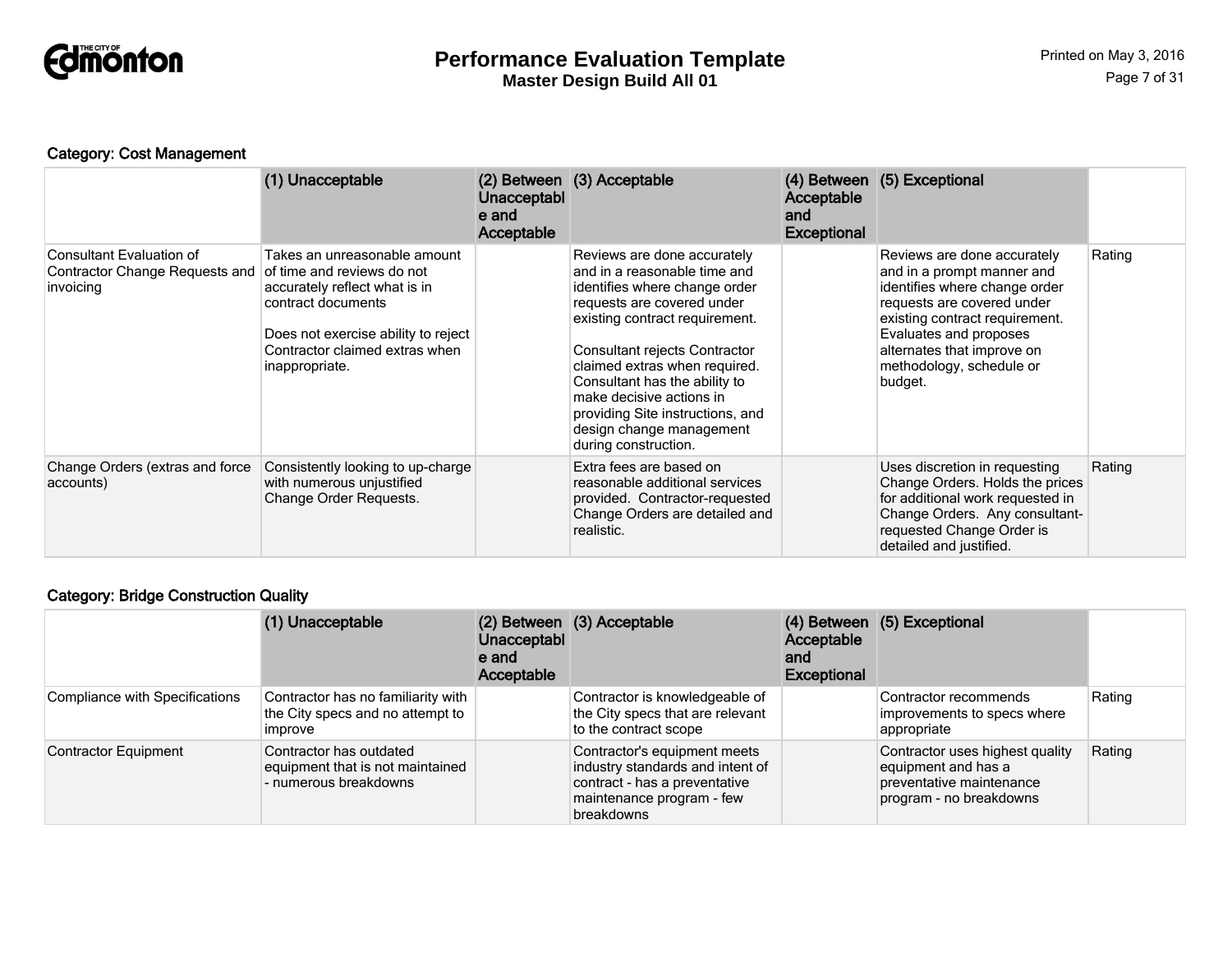

## Category: Bridge Construction Quality

|                        | (1) Unacceptable                                                                                                                                                                                                                                                                       | Unacceptabl<br>e and<br>Acceptable | (2) Between (3) Acceptable                                                                                                                                                                                                                                                                                            | Acceptable<br>and<br><b>Exceptional</b> | (4) Between (5) Exceptional                                                                                                                                                                                                                                                                                                                   |        |
|------------------------|----------------------------------------------------------------------------------------------------------------------------------------------------------------------------------------------------------------------------------------------------------------------------------------|------------------------------------|-----------------------------------------------------------------------------------------------------------------------------------------------------------------------------------------------------------------------------------------------------------------------------------------------------------------------|-----------------------------------------|-----------------------------------------------------------------------------------------------------------------------------------------------------------------------------------------------------------------------------------------------------------------------------------------------------------------------------------------------|--------|
| Workmanship            | Contractor lacks the ability to<br>perform contract work, they are<br>unfamiliar with the proper<br>methods and do not have the<br>correct tools for the job, requires<br>City supervision when performing<br>work.                                                                    |                                    | Work is of acceptable quality;<br>installations are within specified<br>allowances.                                                                                                                                                                                                                                   |                                         | Work is of the highest quality;<br>contractor has high standards for<br>performing tasks; installations<br>are always correct                                                                                                                                                                                                                 | Rating |
| Testing                | More than 15% of work that is<br>inspected results in a rejection or<br>rework.                                                                                                                                                                                                        |                                    | No more than 5% of work that is<br>inspected results in a rejection or<br>rework.                                                                                                                                                                                                                                     |                                         | No work is rejected or requires<br>rework.                                                                                                                                                                                                                                                                                                    | Rating |
| Granular Material      | Contractor requires retesting on<br>more than 20% of granular<br>material; puts no effort into<br>obtaining the optimum moisture<br>for compaction                                                                                                                                     |                                    | Contractor requires retesting on<br>not more than 10% of granular<br>material; a consistent effort is<br>put into obtaining the optimum<br>moisture                                                                                                                                                                   |                                         | Contractor exceeds minimum<br>densities for compaction;<br>granular material is always<br>conditioned properly for optimum<br>moisture                                                                                                                                                                                                        | Rating |
| Concrete - Workmanship | Contractor lacks the ability to<br>finish concrete, they are<br>unfamiliar with the process and<br>does not have the correct tools<br>for the job; requires City<br>supervision when setting forms.                                                                                    |                                    | Finishing is of acceptable<br>quality; concrete elevations are<br>within specified allowances and<br>provides positive drainage.                                                                                                                                                                                      |                                         | Finishing is of the highest<br>quality; contractor has high<br>standards for finishing and<br>removes poorly finished<br>concrete without being required<br>by the City; elevations are<br>always correct                                                                                                                                     | Rating |
| Concrete - Testing     | More than 15% of trucks that are<br>tested result in a rejection or<br>onsite adjustment of the mix,<br>more than 5% of concrete<br>strength tests fail.                                                                                                                               |                                    | No more than 5% of trucks that<br>are tested result in a rejection or<br>onsite adjustment of the mix, not<br>more than 5% of concrete<br>strength tests fail.                                                                                                                                                        |                                         | No trucks are rejected or require<br>onsite adjustment of the mix and<br>meets the compressive strength<br>test requirement.                                                                                                                                                                                                                  | Rating |
| Asphalt - Workmanship  | Asphalt has cracked surface and<br>large areas of segregation, large<br>areas required removal and<br>replacement. Contractor puts<br>asphalt that has already been<br>through the paver back in the<br>hopper. Contractor makes no<br>attempts to prevent temperature<br>segregation. |                                    | Asphalt surface has minimal<br>cracking and small areas of<br>segregation which did not<br>require removal and<br>replacement. Contractor does<br>not reuse asphalt that has been<br>through the paver. Contractor<br>makes some attempts at<br>preventing temperature<br>segregation. Provides positive<br>drainage. |                                         | Asphalt surface is free from<br>cracks and has no areas of<br>segregation. Contractor does not<br>reuse asphalt that has been<br>through the paver, takes<br>proactive measures to<br>preventing temperature<br>segregation, brings new<br>methods of construction to the<br>City and is a partner in<br>developing paving best<br>practices. | Rating |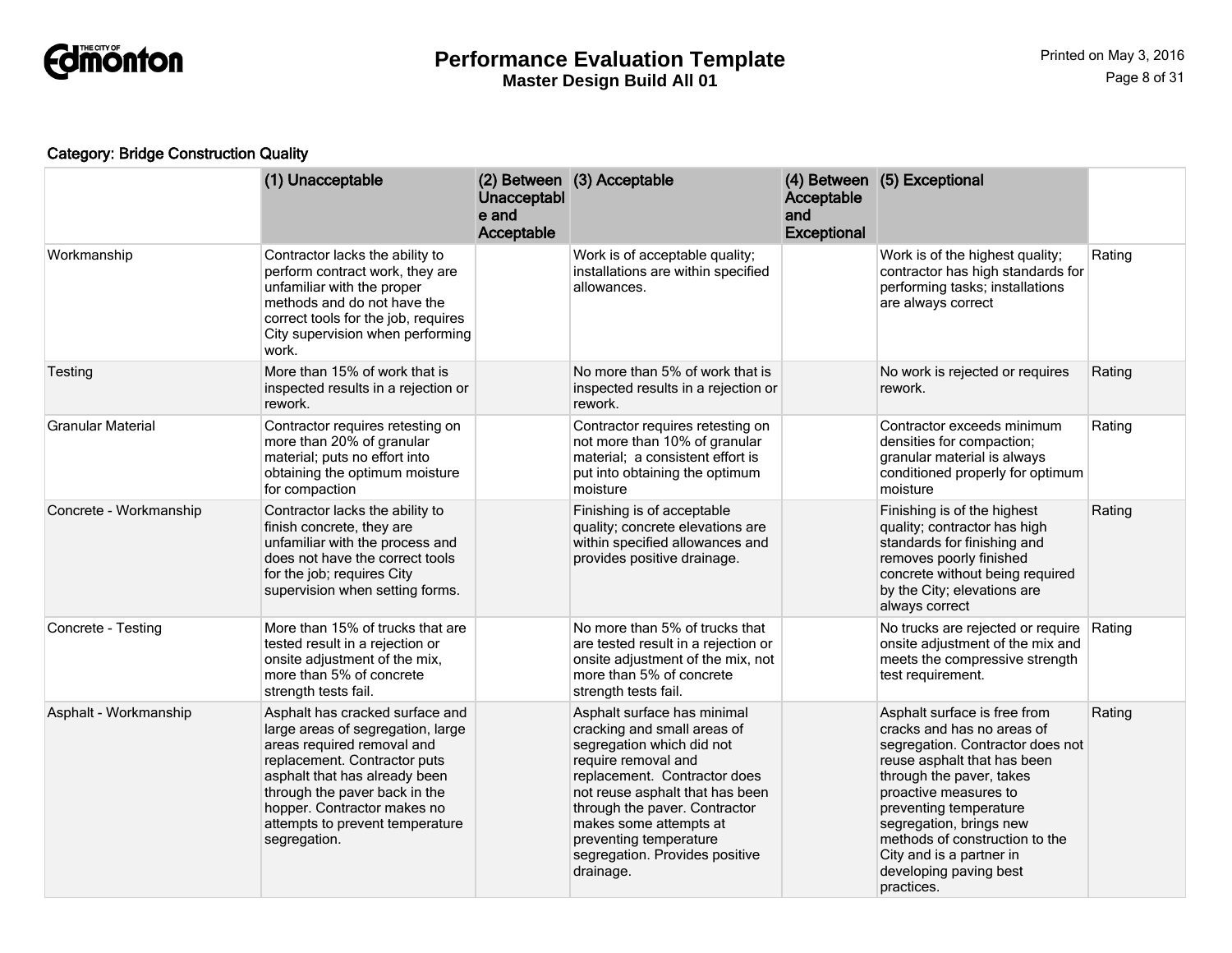

## Category: Bridge Construction Quality

|                                                                                        | (1) Unacceptable                                                                                                                                                                                                                              | Unacceptabl<br>e and<br>Acceptable | (2) Between (3) Acceptable                                                                                                                                                                                        | Acceptable<br>and<br><b>Exceptional</b> | (4) Between (5) Exceptional                                                                                                                                                                           |        |
|----------------------------------------------------------------------------------------|-----------------------------------------------------------------------------------------------------------------------------------------------------------------------------------------------------------------------------------------------|------------------------------------|-------------------------------------------------------------------------------------------------------------------------------------------------------------------------------------------------------------------|-----------------------------------------|-------------------------------------------------------------------------------------------------------------------------------------------------------------------------------------------------------|--------|
| <b>Asphalt - Testing</b>                                                               | Contractor had more than 15% of<br>asphalt density test results below<br>specified, Contractor's asphalt<br>plant was required to shutdown<br>and adjust their mix design to<br>bring it back within acceptable<br>mix tolerance limits.      |                                    | Contractor had between 5% -<br>10% of asphalt density test<br>results below specified, not more<br>than 5% of marshal results were<br>outside acceptable mix tolerance<br>limits, no mix adjustment<br>necessary. |                                         | Contractor had no asphalt<br>density test results below<br>specified, all Marshall test<br>results are acceptable and meet<br>the mix tolerance limits.                                               | Rating |
| <b>Miscellaneous Contract</b><br>Components                                            | Contractor neglects to complete<br>smaller contract components<br>even after requests from the City                                                                                                                                           |                                    | Contractor completes smaller<br>contract components within an<br>acceptable amount of time, work<br>is of acceptable quality                                                                                      |                                         | Contractor completes smaller<br>contract components<br>immediately, work is of the<br>highest quality                                                                                                 | Rating |
| Handling of Issues                                                                     | Contractor reacts negatively to<br>quality concerns                                                                                                                                                                                           |                                    | Contractor responds to quality<br>concerns when identified                                                                                                                                                        |                                         | Contractor resolves quality<br>issues on their own initiative                                                                                                                                         | Rating |
| Painting / Coating including<br>removal, preparation, application                      | Contractor lacks the ability to<br>perform contract work. They are<br>unfamiliar with the proper<br>methods and/or do not have the<br>correct tools for the job. Requires<br>constant City supervision and/or<br>advice when performing work. |                                    | Work is of acceptable quality;<br>installations are within specified<br>allowances. Issues resolved only<br>after identification by the City.                                                                     |                                         | Work is of the highest quality;<br>contractor has high standards for<br>performing tasks; installations<br>are correct. Works with the City<br>towards innovations and/or new<br>processes.           | Rating |
| <b>Material Fabrication and</b><br>Inspection                                          | Continuous supervision required<br>to enforce the quality provisions<br>of the contract. The contractor<br>reacts negatively to quality<br>concerns.                                                                                          |                                    | Meets minimum requirements.<br>Contractor responds to quality<br>concerns when identified.                                                                                                                        |                                         | Exceeds minimum requirements<br>and provides an excellent<br>product. Contractor resolves<br>quality issues on own initiative.<br>Works with the City towards<br>innovations and/or new<br>processes. | Rating |
| Installation of Bridge deck joints,<br>strip seals, bearings, bridge rail,<br>handrail | Contractor lacks the ability to<br>perform contract work. They are<br>unfamiliar with the proper<br>methods and/or do not have the<br>correct tools for the job. Requires<br>constant City supervision and/or<br>advice when performing work. |                                    | Work is of acceptable quality;<br>installations are within specified<br>allowances. Issues resolved only<br>after identification by the City.                                                                     |                                         | Work is of the highest quality;<br>contractor has high standards for<br>performing tasks; installations<br>are correct. Works with the City<br>towards innovations and/or new<br>processes.           | Rating |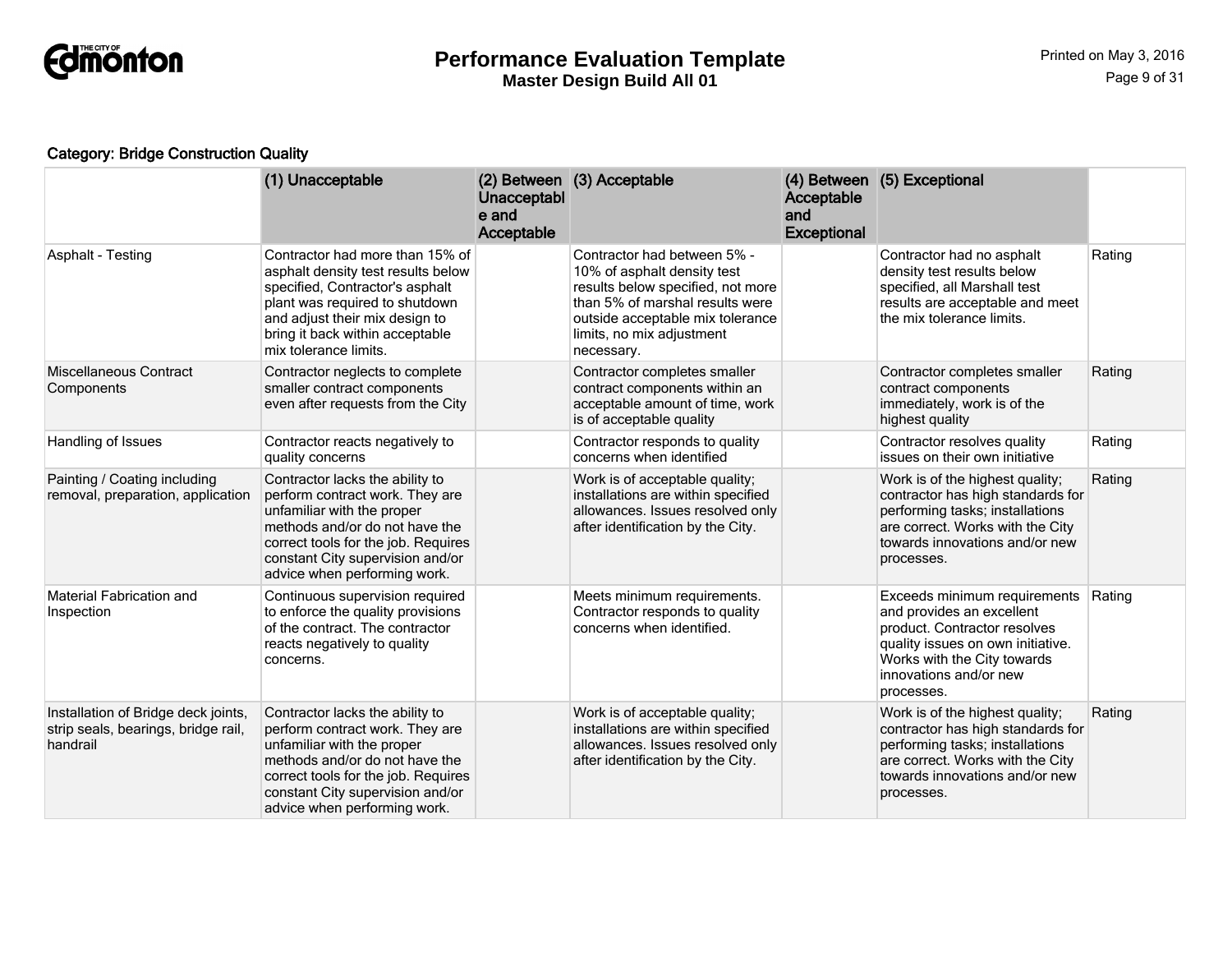

## Category: Buildings Construction Quality

|                             | (1) Unacceptable                                                                                                                                     | Unacceptabl<br>e and<br>Acceptable | (2) Between (3) Acceptable                                                                                                                          | <b>Acceptable</b><br>and<br><b>Exceptional</b> | (4) Between (5) Exceptional                                                           |        |
|-----------------------------|------------------------------------------------------------------------------------------------------------------------------------------------------|------------------------------------|-----------------------------------------------------------------------------------------------------------------------------------------------------|------------------------------------------------|---------------------------------------------------------------------------------------|--------|
| Site work                   | Continuous supervision required<br>to enforce the quality provisions<br>of the contract. The contractor<br>reacts negatively to quality<br>concerns. |                                    | Meets minimum requirements.<br>Contractor reacts to quality<br>concerns when identified.<br>Contractor has acceptable<br>quality assurance program. |                                                | Exceeds expectations.<br>Contractor resolves quality<br>issues on its own initiative. | Rating |
| Superstructure              | Continuous supervision required<br>to enforce the quality provisions<br>of the contract. The contractor<br>reacts negatively to quality<br>concerns. |                                    | Meets minimum requirements.<br>Contractor reacts to quality<br>concerns when identified.<br>Contractor has acceptable<br>quality assurance program. |                                                | Exceeds expectations.<br>Contractor resolves quality<br>issues on its own initiative. | Rating |
| <b>Interior Finishes</b>    | Continuous supervision required<br>to enforce the quality provisions<br>of the contract. The contractor<br>reacts negatively to quality<br>concerns. |                                    | Meets minimum requirements.<br>Contractor reacts to quality<br>concerns when identified.<br>Contractor has acceptable<br>quality assurance program. |                                                | Exceeds expectations.<br>Contractor resolves quality<br>issues on its own initiative. | Rating |
| <b>Building Envelope</b>    | Continuous supervision required<br>to enforce the quality provisions<br>of the contract. The contractor<br>reacts negatively to quality<br>concerns. |                                    | Meets minimum requirements.<br>Contractor reacts to quality<br>concerns when identified.<br>Contractor has acceptable<br>quality assurance program. |                                                | Exceeds expectations.<br>Contractor resolves quality<br>issues on its own initiative. | Rating |
| Mechanical                  | Continuous supervision required<br>to enforce the quality provisions<br>of the contract. The contractor<br>reacts negatively to quality<br>concerns. |                                    | Meets minimum requirements.<br>Contractor reacts to quality<br>concerns when identified.<br>Contractor has acceptable<br>quality assurance program. |                                                | Exceeds expectations.<br>Contractor resolves quality<br>issues on its own initiative. | Rating |
| Electrical                  | Continuous supervision required<br>to enforce the quality provisions<br>of the contract. The contractor<br>reacts negatively to quality<br>concerns. |                                    | Meets minimum requirements.<br>Contractor reacts to quality<br>concerns when identified.<br>Contractor has acceptable<br>quality assurance program. |                                                | Exceeds expectations.<br>Contractor resolves quality<br>issues on its own initiative. | Rating |
| <b>Special Construction</b> | Continuous supervision required<br>to enforce the quality provisions<br>of the contract. The contractor<br>reacts negatively to quality<br>concerns. |                                    | Meets minimum requirements.<br>Contractor reacts to quality<br>concerns when identified.<br>Contractor has acceptable<br>quality assurance program. |                                                | Exceeds expectations.<br>Contractor resolves quality<br>issues on its own initiative. | Rating |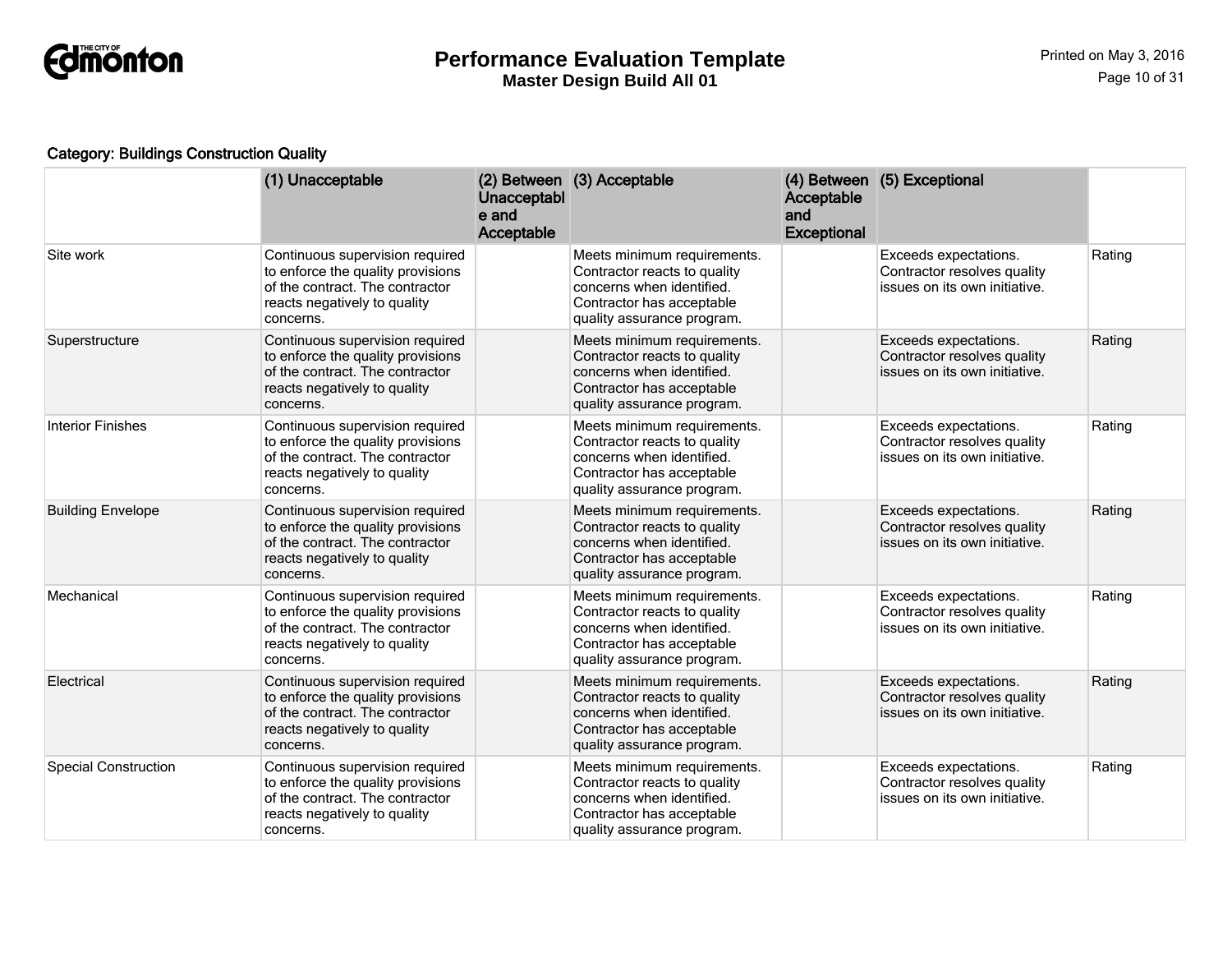

#### Category: Drainage Construction Quality

|                                       | (1) Unacceptable                                                                                                                                                                                                    | Unacceptabl<br>e and<br>Acceptable | (2) Between (3) Acceptable                                                                                                                   | Acceptable<br>and<br><b>Exceptional</b> | (4) Between (5) Exceptional                                                                                                   |        |
|---------------------------------------|---------------------------------------------------------------------------------------------------------------------------------------------------------------------------------------------------------------------|------------------------------------|----------------------------------------------------------------------------------------------------------------------------------------------|-----------------------------------------|-------------------------------------------------------------------------------------------------------------------------------|--------|
| <b>Compliance with Specifications</b> | Contractor has no familiarity with<br>the City specs and no attempt to<br>improve                                                                                                                                   |                                    | Contractor is knowledgeable of<br>the City specs that are relevant<br>to the contract scope                                                  |                                         | Contractor recommends<br>improvements to specs where<br>appropriate                                                           | Rating |
| <b>Contractor Equipment</b>           | Contractor has outdated<br>equipment that is not maintained<br>- numerous breakdowns                                                                                                                                |                                    | Contractor's equipment meets<br>industry standards and intent of<br>contract - has a preventative<br>maintenance program - few<br>breakdowns |                                         | Contractor uses highest quality<br>equipment and has a<br>preventative maintenance<br>program - no breakdowns                 | Rating |
| <b>Contractor Supplied Materials</b>  | Contractor obtains cheapest<br>materials available, puts no effort<br>into obtaining better quality<br>materials                                                                                                    |                                    | Contractor obtains acceptable<br>materials, a consistent effort is<br>put into obtaining good<br>materials.                                  |                                         | Contractor exceeds<br>specifications for materials.<br>Materials are of the highest<br>quality.                               | Rating |
| Workmanship                           | Contractor lacks the ability to<br>perform contract work, they are<br>unfamiliar with the proper<br>methods and do not have the<br>correct tools for the job, requires<br>City supervision when performing<br>work. |                                    | Work is of acceptable quality;<br>installations are within specified<br>allowances.                                                          |                                         | Work is of the highest quality;<br>contractor has high standards for<br>performing tasks; installations<br>are always correct | Rating |
| Testing                               | More than 15% of work that is<br>inspected results in a rejection or<br>rework.                                                                                                                                     |                                    | Less than 5% of work that is<br>inspected results in a rejection or<br>rework.                                                               |                                         | No work is rejected or requires<br>rework.                                                                                    | Rating |

## Category: Landscape Construction Quality

|                      | (1) Unacceptable                                                                                                                                                                            | Unacceptabl<br>e and<br>Acceptable | (2) Between (3) Acceptable                                                                                                             | Acceptable<br>and<br>Exceptional | (4) Between (5) Exceptional                                                                                                                                                             |  |
|----------------------|---------------------------------------------------------------------------------------------------------------------------------------------------------------------------------------------|------------------------------------|----------------------------------------------------------------------------------------------------------------------------------------|----------------------------------|-----------------------------------------------------------------------------------------------------------------------------------------------------------------------------------------|--|
| On-Site Construction | Contractor requires continuous<br>supervision to ensure quality<br>workmanship is obtained, quality<br>construction non existent &<br>reacts negatively when informed<br>of quality issues. |                                    | Meets minimum contractual<br>requirements. Contractor reacts<br>to quality concerns when<br>identified in an acceptable time<br>frame. |                                  | Contractor exceeds expectations Rating<br>& demonstrates an excellent<br>probability of success.<br>Contractor resolves quality<br>issues without City direction in a<br>quick fashion. |  |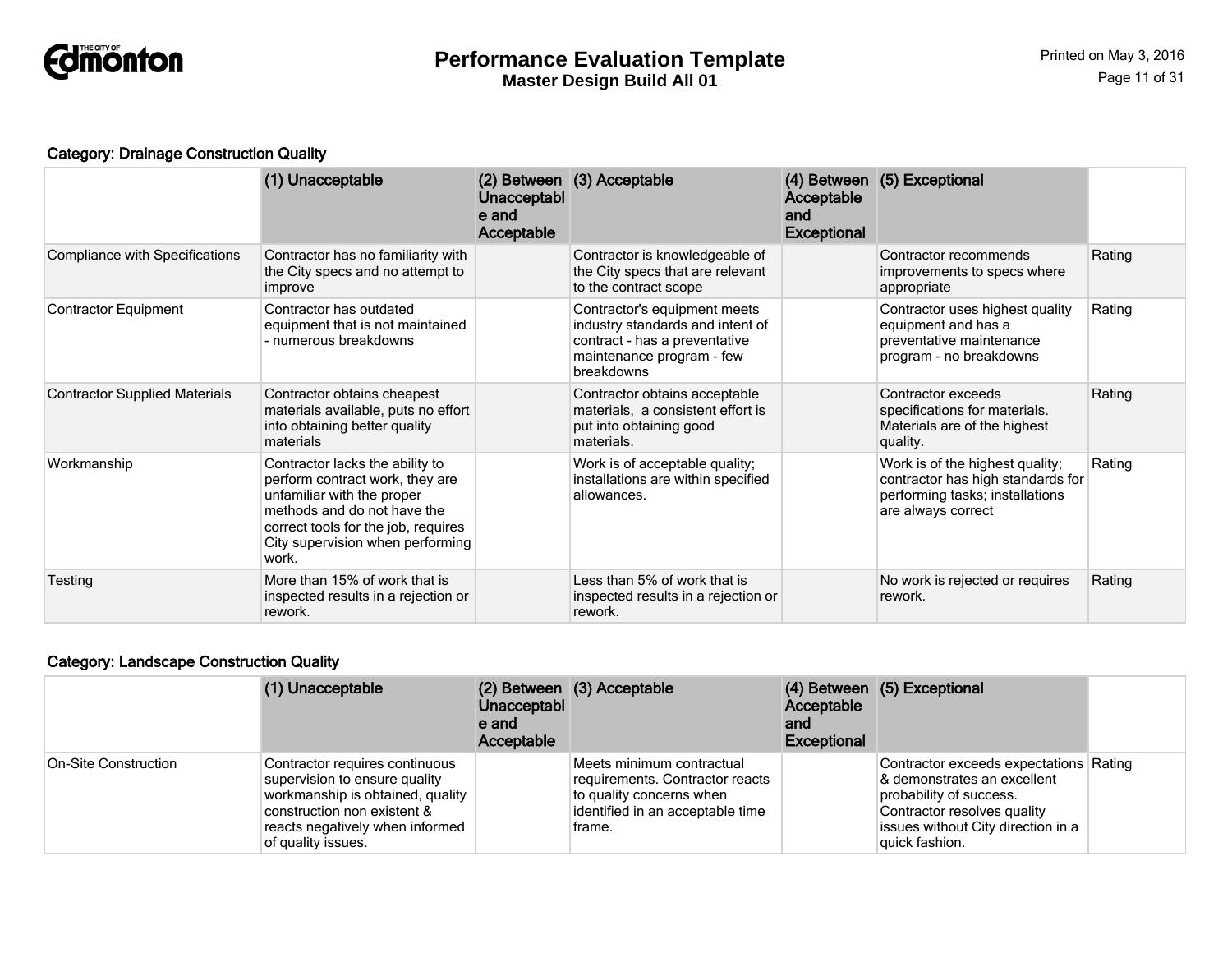

#### Category: Landscape Construction Quality

|                                                                                      | (1) Unacceptable                                                                                                                  | Unacceptabl<br>e and<br><b>Acceptable</b> | (2) Between (3) Acceptable                                                                                                                                                           | Acceptable<br>and<br><b>Exceptional</b> | (4) Between (5) Exceptional                                                                                                                                                                                                         |        |
|--------------------------------------------------------------------------------------|-----------------------------------------------------------------------------------------------------------------------------------|-------------------------------------------|--------------------------------------------------------------------------------------------------------------------------------------------------------------------------------------|-----------------------------------------|-------------------------------------------------------------------------------------------------------------------------------------------------------------------------------------------------------------------------------------|--------|
| <b>Landscaping Products</b>                                                          | Plant material, topsoil, bark<br>mulch, & other specified<br>materials delivered to site fail to<br>meet contract specifications. |                                           | Plant material, topsoil, bark<br>mulch & other specified<br>materials meet minimum<br>contract specifications and are<br>generally acceptable. Product<br>replacements are replaced. |                                         | Landscaping products are of<br>specimen quality, soils & mulch<br>exceed specifications.<br>Contractor resolves product<br>quality issues without City<br>direction.                                                                | Rating |
| Testing (Grass Seed STC, Soil<br>tests, Mulch. Sub-grade<br>Inspections, Compaction) | More than 15% of work that is<br>inspected results in a rejection or<br>rework; Failure to provide Test<br>Certificates           |                                           | No more than 5% of work that is<br>inspected results in a rejection or<br>rework; Test Certificates<br>provided                                                                      |                                         | No work is rejected or requires<br>rework; All Test Certificates<br>provided in advance of work<br>commencing and, where<br>possible attached to Tender<br>package.                                                                 | Rating |
| <b>Compliance with Specifications</b><br>(includes As-Builts)                        | Contractor has no familiarity with<br>the City specs and no attempt to<br>improve: No As-builts provided                          |                                           | Contractor is knowledgeable of<br>the City specs that are relevant<br>to the contract scope; As-builts<br>provided as per Contract                                                   |                                         | Contractor recommends<br>improvements to specs where<br>appropriate: Multiple copies of<br>complete accurate As-Builts<br>were provided as soon as work<br>was completed in multiple<br>formats (digital and Red-Line<br>drawings). | Rating |
| <b>Contractor Equipment</b>                                                          | Contractor has outdated<br>equipment that is not maintained<br>- numerous breakdowns                                              |                                           | Contractor's equipment meets<br>industry standards and intent of<br>contract - has a preventative<br>maintenance program - few<br>breakdowns                                         |                                         | Contractor uses highest quality<br>equipment and has a<br>preventative maintenance<br>program - no breakdowns                                                                                                                       | Rating |

## Category: Land Servicing Quality

|                                | (1) Unacceptable                                                                         | <b>Unacceptabl</b><br>e and<br>Acceptable | (2) Between (3) Acceptable                                                                  | Acceptable<br>and<br><b>Exceptional</b> | (4) Between (5) Exceptional                                         |        |
|--------------------------------|------------------------------------------------------------------------------------------|-------------------------------------------|---------------------------------------------------------------------------------------------|-----------------------------------------|---------------------------------------------------------------------|--------|
| Compliance with Specifications | Contractor has no familiarity with<br>the City specs and no attempt to<br><i>improve</i> |                                           | Contractor is knowledgeable of<br>the City specs that are relevant<br>to the contract scope |                                         | Contractor recommends<br>improvements to specs where<br>appropriate | Rating |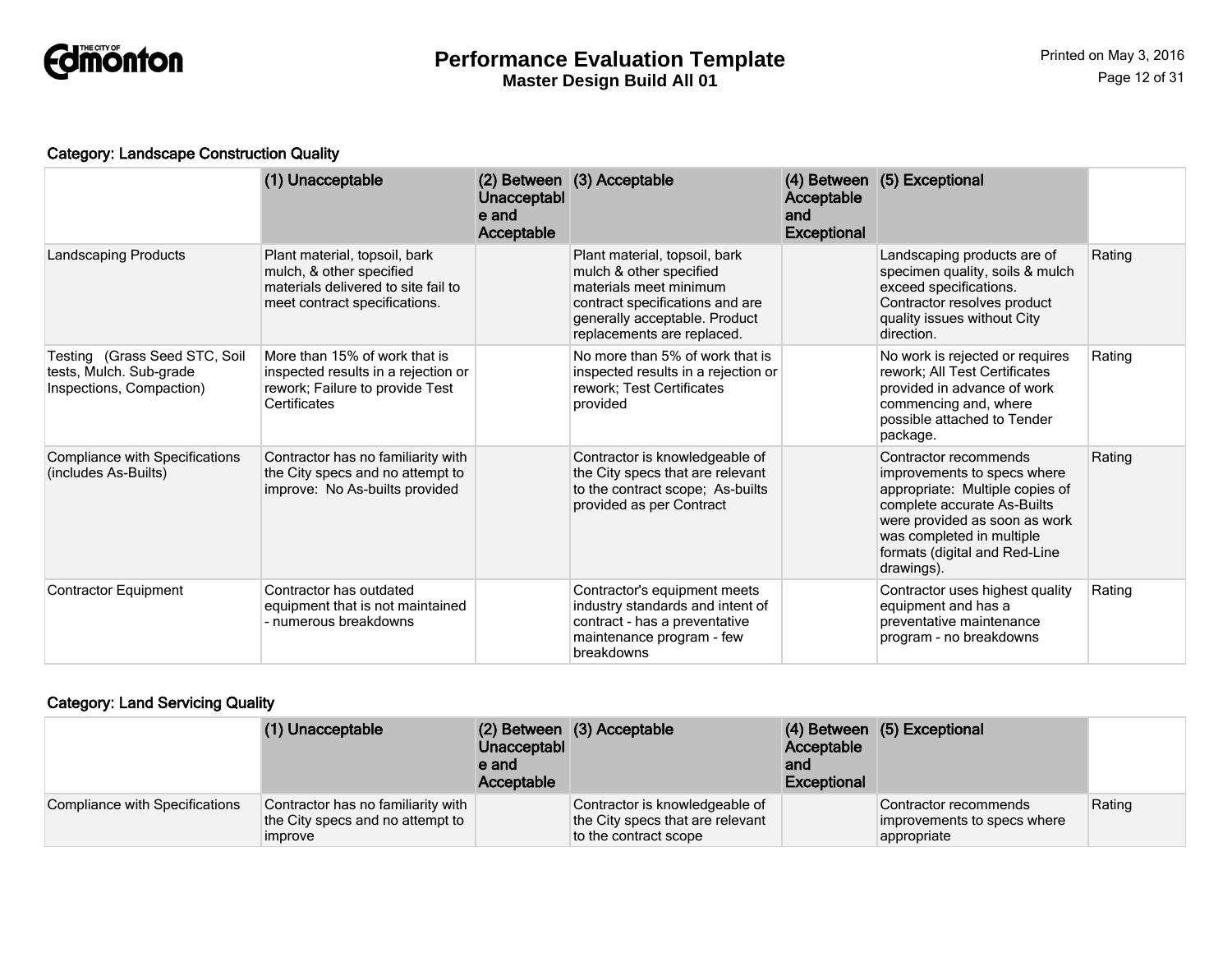

## Category: Land Servicing Quality

|                                                                                 | (1) Unacceptable                                                                                                                                                                                                    | Unacceptabl<br>e and<br>Acceptable | (2) Between (3) Acceptable                                                                                                                   | Acceptable<br>and<br><b>Exceptional</b> | (4) Between (5) Exceptional                                                                                                   |        |
|---------------------------------------------------------------------------------|---------------------------------------------------------------------------------------------------------------------------------------------------------------------------------------------------------------------|------------------------------------|----------------------------------------------------------------------------------------------------------------------------------------------|-----------------------------------------|-------------------------------------------------------------------------------------------------------------------------------|--------|
| Contractor Equipment                                                            | Contractor has outdated<br>equipment that is not maintained<br>- numerous breakdowns                                                                                                                                |                                    | Contractor's equipment meets<br>industry standards and intent of<br>contract - has a preventative<br>maintenance program - few<br>breakdowns |                                         | Contractor uses highest quality<br>equipment and has a<br>preventative maintenance<br>program - no breakdowns                 | Rating |
| Workmanship                                                                     | Contractor lacks the ability to<br>perform contract work, they are<br>unfamiliar with the proper<br>methods and do not have the<br>correct tools for the job, requires<br>City supervision when performing<br>work. |                                    | Work is of acceptable quality;<br>installations are within specified<br>allowances.                                                          |                                         | Work is of the highest quality;<br>contractor has high standards for<br>performing tasks; installations<br>are always correct | Rating |
| <b>Quality Control - Testing</b>                                                | More than 15% of work that is<br>inspected results in a rejection or<br>rework.                                                                                                                                     |                                    | No more than 5% of work that is<br>inspected results in a rejection or<br>rework.                                                            |                                         | No work is rejected or requires<br>rework.                                                                                    | Rating |
| Miscellaneous Contract<br>Components (e.g. landscaping,<br>paving stones, etc.) | Contractor neglects to complete<br>smaller contract components<br>even after requests from the City                                                                                                                 |                                    | Contractor completes smaller<br>contract components within an<br>acceptable amount of time, work<br>is of acceptable quality                 |                                         | Contractor completes smaller<br>contract components<br>immediately, work is of the<br>highest quality                         | Rating |
| Handling of Issues                                                              | Contractor reacts negatively to<br>quality concerns                                                                                                                                                                 |                                    | Contractor responds to quality<br>concerns when identified                                                                                   |                                         | Contractor resolves quality<br>issues on his own initiative                                                                   | Rating |

## Category: Roads Quality

|                                       | (1) Unacceptable                                                                         | Unacceptabl<br>e and<br>Acceptable | (2) Between (3) Acceptable                                                                                                                   | Acceptable<br>and<br><b>Exceptional</b> | (4) Between (5) Exceptional                                                                                   |        |
|---------------------------------------|------------------------------------------------------------------------------------------|------------------------------------|----------------------------------------------------------------------------------------------------------------------------------------------|-----------------------------------------|---------------------------------------------------------------------------------------------------------------|--------|
| <b>Compliance with Specifications</b> | Contractor has no familiarity with<br>the City specs and no attempt to<br><b>Improve</b> |                                    | Contractor is knowledgeable of<br>the City specs that are relevant<br>to the contract scope                                                  |                                         | Contractor recommends<br>improvements to specs where<br>appropriate                                           | Rating |
| <b>Contractor Equipment</b>           | Contractor has outdated<br>equipment that is not maintained<br>- numerous breakdowns     |                                    | Contractor's equipment meets<br>industry standards and intent of<br>contract - has a preventative<br>maintenance program - few<br>breakdowns |                                         | Contractor uses highest quality<br>equipment and has a<br>preventative maintenance<br>program - no breakdowns | Rating |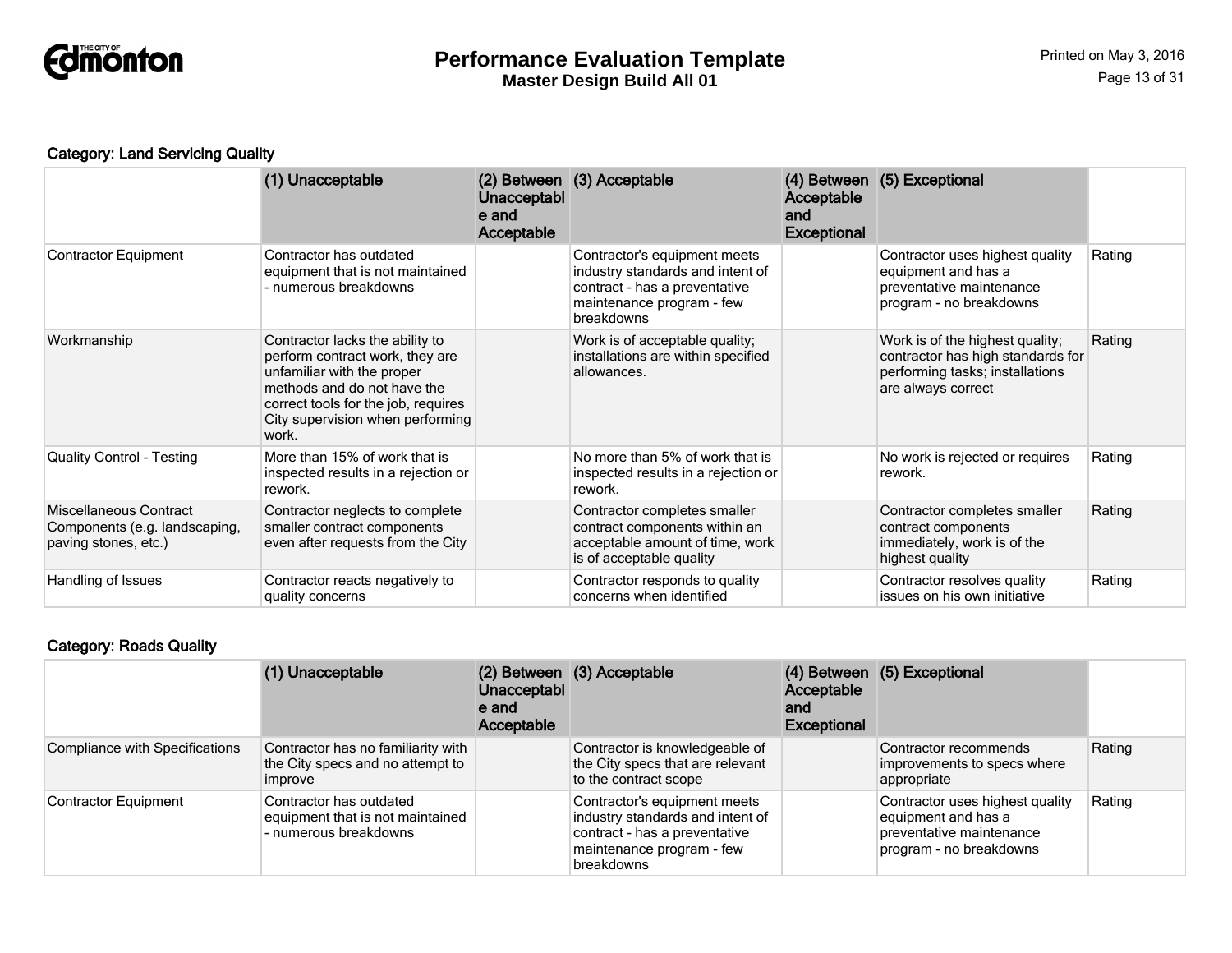

## Category: Roads Quality

|                          | (1) Unacceptable                                                                                                                                                                                                                                                                      | Unacceptabl<br>e and<br>Acceptable | (2) Between (3) Acceptable                                                                                                                                                                                                                                                             | Acceptable<br>and<br><b>Exceptional</b> | (4) Between (5) Exceptional                                                                                                                                                                                                                                                                                                                                      |        |
|--------------------------|---------------------------------------------------------------------------------------------------------------------------------------------------------------------------------------------------------------------------------------------------------------------------------------|------------------------------------|----------------------------------------------------------------------------------------------------------------------------------------------------------------------------------------------------------------------------------------------------------------------------------------|-----------------------------------------|------------------------------------------------------------------------------------------------------------------------------------------------------------------------------------------------------------------------------------------------------------------------------------------------------------------------------------------------------------------|--------|
| Workmanship              | Contractor lacks the ability to<br>perform contract work, they are<br>unfamiliar with the proper<br>methods and do not have the<br>correct tools for the job, requires<br>City supervision when performing<br>work.                                                                   |                                    | Work is of acceptable quality;<br>installations are within specified<br>allowances.                                                                                                                                                                                                    |                                         | Work is of the highest quality;<br>contractor has high standards for<br>performing tasks; installations<br>are always correct                                                                                                                                                                                                                                    | Rating |
| Testing                  | More than 15% of work that is<br>inspected results in a rejection or<br>rework.                                                                                                                                                                                                       |                                    | No more than 5% of work that is<br>inspected results in a rejection or<br>rework.                                                                                                                                                                                                      |                                         | No work is rejected or requires<br>rework.                                                                                                                                                                                                                                                                                                                       | Rating |
| <b>Granular Material</b> | Contractor requires retesting on<br>more than 20% of their granular<br>material, puts no effort into<br>obtaining the optimum moisture<br>for compaction                                                                                                                              |                                    | Contractor requires retesting on<br>not more than 10% of granular<br>material, a consistent effort is<br>put into obtaining the optimum<br>moisture                                                                                                                                    |                                         | Contractor exceeds minimum<br>densities for compaction,<br>granular material is always<br>conditioned properly for optimum<br>moisture                                                                                                                                                                                                                           | Rating |
| Concrete - Workmanship   | Contractor lacks the ability to<br>finish concrete, they are<br>unfamiliar with the process and<br>does not have the correct tools<br>for the job, requires City<br>supervision when setting forms.                                                                                   |                                    | Finishing is of acceptable<br>quality; concrete elevations are<br>within specified allowances.                                                                                                                                                                                         |                                         | Finishing is of the highest<br>quality; contractor has high<br>standards for finishing and<br>removes poorly finished<br>concrete without being required<br>by the City; elevations are<br>always correct                                                                                                                                                        | Rating |
| Concrete - Testing       | More than 15% of trucks that are<br>tested result in a rejection or<br>onsite adjustment of the mix,<br>more than 5% of concrete<br>strength tests fail.                                                                                                                              |                                    | No more than 5% of trucks that<br>are tested result in a rejection or<br>onsite adjustment of the mix, not<br>more than 5% of concrete<br>strength tests fail.                                                                                                                         |                                         | No trucks are rejected or require<br>onsite adjustment of the mix and<br>meets the compressive strength<br>test requirement.                                                                                                                                                                                                                                     | Rating |
| Asphalt - Workmanship    | Asphalt has cracked surface and<br>large areas of segregation, large<br>areas required removal and<br>replacement. Contractor puts<br>asphalt that has already been<br>through the paver back in the<br>hopper. Contractor makes no<br>attempt to prevent temperature<br>segregation. |                                    | Asphalt surface has minimal<br>cracking and small areas of<br>segregation which did not<br>require removal and<br>replacement. Contractor does<br>not reuse asphalt that has been<br>through the paver. Contractor<br>makes some attempts at<br>preventing temperature<br>segregation. |                                         | Asphalt surface is free from<br>cracks and has no areas of<br>segregation. Contractor does not<br>reuse asphalt that has been<br>through the paver. Contractor<br>takes proactive measures to<br>prevent temperature<br>segregation. Contractor brings<br>new methods of construction to<br>the City and is a partner in<br>developing paving best<br>practices. | Rating |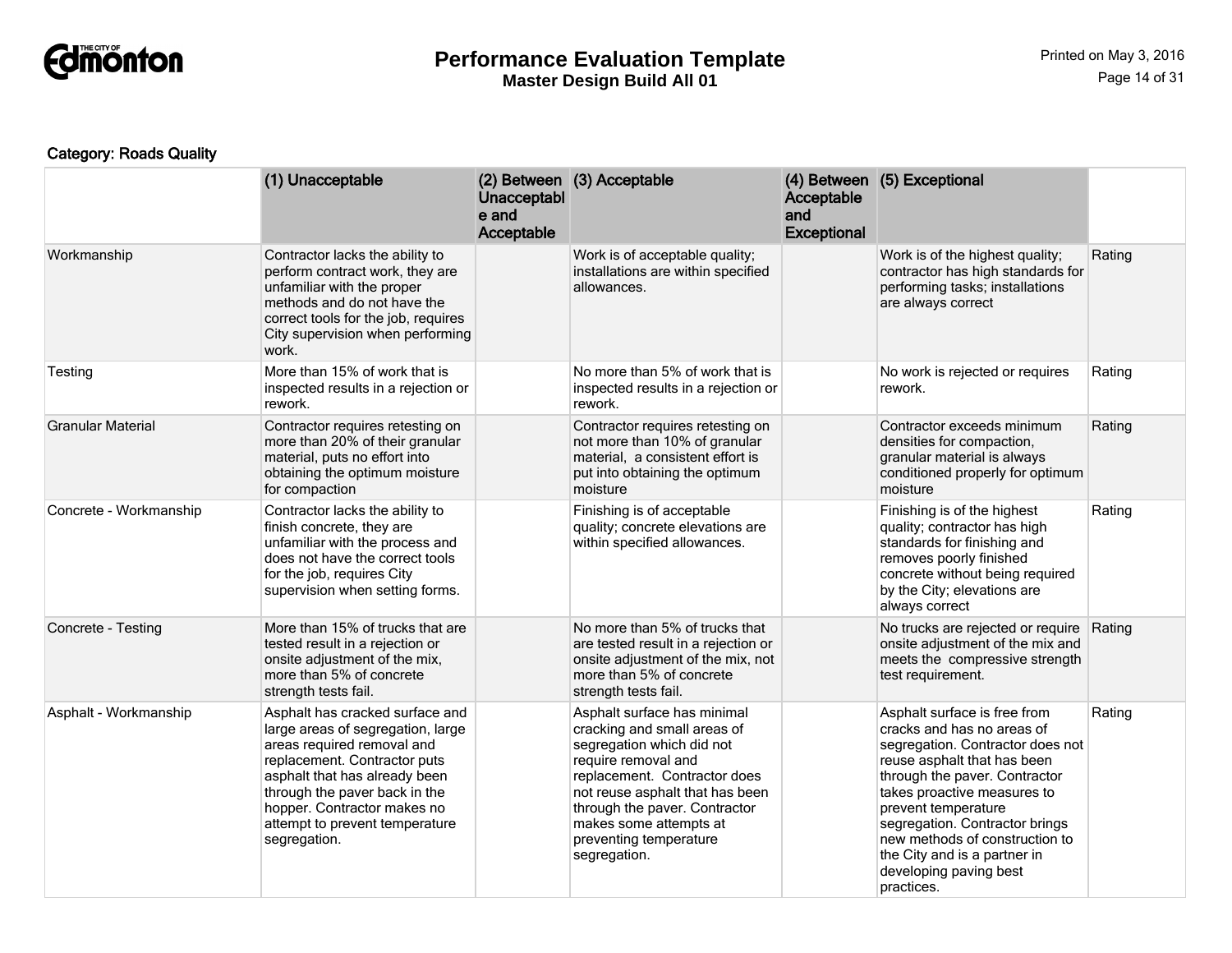

## Category: Roads Quality

|                                                                                                        | (1) Unacceptable                                                                                                                                                                                                                              | Unacceptabl<br>e and<br>Acceptable | (2) Between (3) Acceptable                                                                                                                                                                                        | Acceptable<br>and<br><b>Exceptional</b> | (4) Between (5) Exceptional                                                                                                                                                                           |        |
|--------------------------------------------------------------------------------------------------------|-----------------------------------------------------------------------------------------------------------------------------------------------------------------------------------------------------------------------------------------------|------------------------------------|-------------------------------------------------------------------------------------------------------------------------------------------------------------------------------------------------------------------|-----------------------------------------|-------------------------------------------------------------------------------------------------------------------------------------------------------------------------------------------------------|--------|
| <b>Asphalt - Testing</b>                                                                               | Contractor had more than 15% of<br>asphalt density test results below<br>specified, Contractor's asphalt<br>plant was required to shutdown<br>and adjust their mix design to<br>bring it back within acceptable<br>mix tolerance limits.      |                                    | Contractor had between 5% -<br>10% of asphalt density test<br>results below specified, not more<br>than 5% of marshal results were<br>outside acceptable mix tolerance<br>limits, no mix adjustment<br>necessary. |                                         | Contractor had no asphalt<br>density test results below<br>specified; all Marshall test<br>results are acceptable and meet<br>the mix tolerance limits.                                               | Rating |
| Miscellaneous Contract<br>Components<br>(i.e.<br>Landscaping, paving stones,<br>private tie-in's etc.) | Contractor neglects to complete<br>smaller contract components<br>even after requests from the City                                                                                                                                           |                                    | Contractor completes smaller<br>contract components within an<br>acceptable amount of time, work<br>is of acceptable quality                                                                                      |                                         | Contractor completes smaller<br>contract components<br>immediately, work is of the<br>highest quality                                                                                                 | Rating |
| Handling of Issues                                                                                     | Contractor reacts negatively to<br>quality concerns                                                                                                                                                                                           |                                    | Contractor responds to quality<br>concerns when identified                                                                                                                                                        |                                         | Contractor resolves quality<br>issues on its own initiative                                                                                                                                           | Rating |
| Structural (if >15% of contract<br>value)                                                              | Continuous supervision required<br>to enforce the quality provisions<br>of the contract. The contractor<br>reacts negatively to quality<br>concerns.                                                                                          |                                    | Meets minimum requirements.<br>Contractor responds to quality<br>concerns when identified.                                                                                                                        |                                         | Exceeds minimum requirements<br>and provides an excellent<br>product. Contractor resolves<br>quality issues on own initiative.<br>Works with the city towards<br>innovations and\or new<br>processes' | Rating |
| Drainage (if >15% of contract<br>value)                                                                | Contractor lacks the ability to<br>perform contract work. They are<br>unfamiliar with the proper<br>methods and/or do not have the<br>correct tools for the job. Requires<br>constant City supervision and/or<br>advice when performing work. |                                    | Work is of acceptable quality;<br>installations are within specified<br>allowances. Issues resolved only<br>after identification by the City.                                                                     |                                         | Work is of the highest quality;<br>Contractor has high standards<br>for performing tasks; installations<br>are correct. Works with the City<br>towards innovations and/or new<br>processes.           | Rating |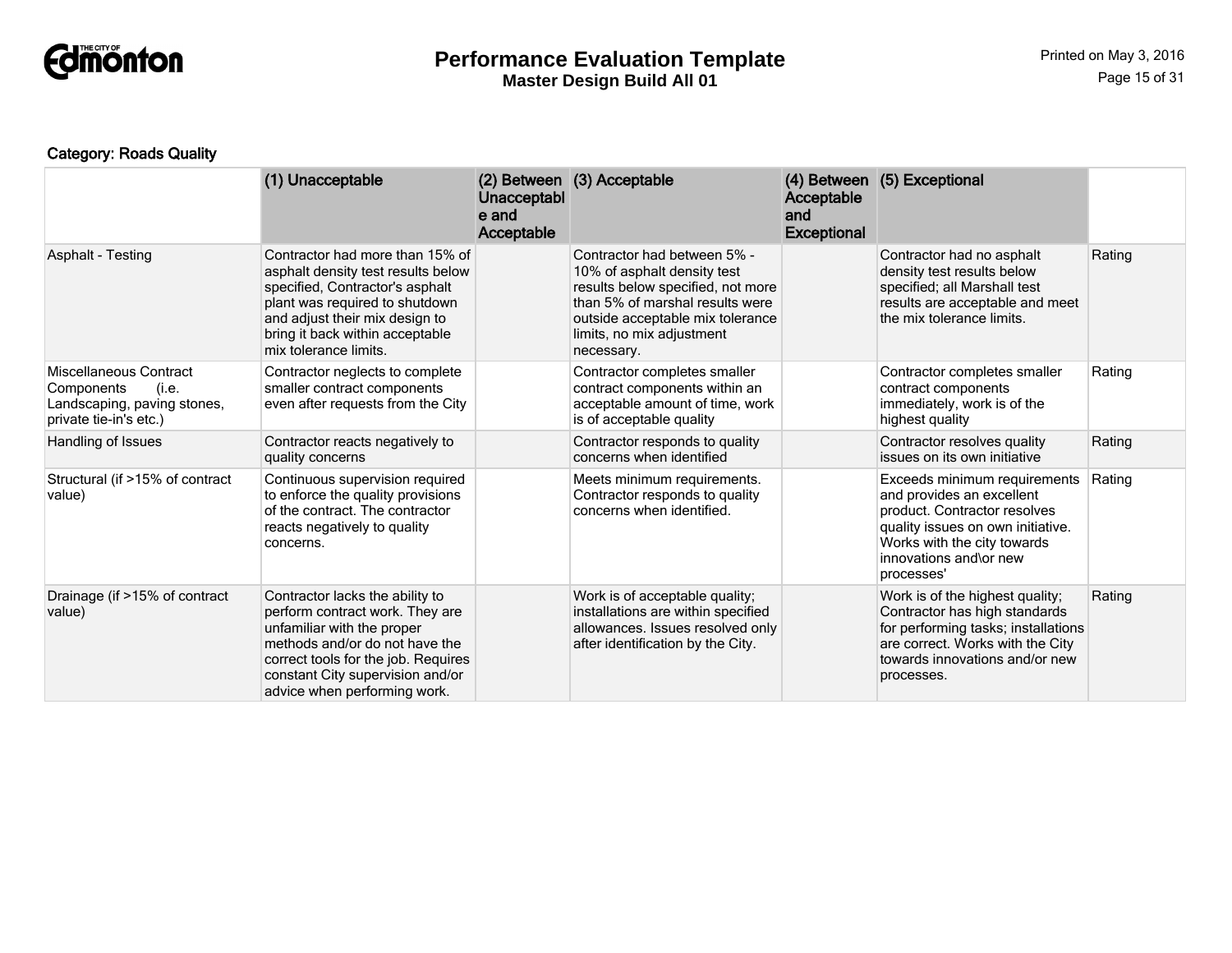

## Category: Waste Construction Quality

|                                      | (1) Unacceptable                                                                                                                                                                                                    | Unacceptabl<br>e and<br>Acceptable | (2) Between (3) Acceptable                                                                                                                   | Acceptable<br>and<br><b>Exceptional</b> | (4) Between (5) Exceptional                                                                                                   |        |
|--------------------------------------|---------------------------------------------------------------------------------------------------------------------------------------------------------------------------------------------------------------------|------------------------------------|----------------------------------------------------------------------------------------------------------------------------------------------|-----------------------------------------|-------------------------------------------------------------------------------------------------------------------------------|--------|
| <b>Contractor Equipment</b>          | Contractor has outdated<br>equipment that is not maintained<br>- numerous breakdowns                                                                                                                                |                                    | Contractor's equipment meets<br>industry standards and intent of<br>contract - has a preventative<br>maintenance program - few<br>breakdowns |                                         | Contractor uses highest quality<br>equipment and has a<br>preventative maintenance<br>program - no breakdowns                 | Rating |
| <b>Contractor Supplied Materials</b> | Contractor obtains cheapest<br>materials available, puts no effort<br>into obtaining better quality<br>materials                                                                                                    |                                    | Contractor obtains acceptable<br>materials, a consistent effort is<br>put into obtaining good<br>materials.                                  |                                         | Contractor exceeds<br>specifications for materials.<br>Materials are of the highest<br>quality.                               | Rating |
| Workmanship                          | Contractor lacks the ability to<br>perform contract work, they are<br>unfamiliar with the proper<br>methods and do not have the<br>correct tools for the job, requires<br>City supervision when performing<br>work. |                                    | Work is of acceptable quality;<br>installations are within specified<br>allowances.                                                          |                                         | Work is of the highest quality;<br>contractor has high standards for<br>performing tasks; installations<br>are always correct | Rating |
| Testing                              | More than 15% of work that is<br>inspected results in a rejection or<br>rework.                                                                                                                                     |                                    | No more than 5% of work that is<br>inspected results in a rejection or<br>rework.                                                            |                                         | No work is rejected or requires<br>rework.                                                                                    | Rating |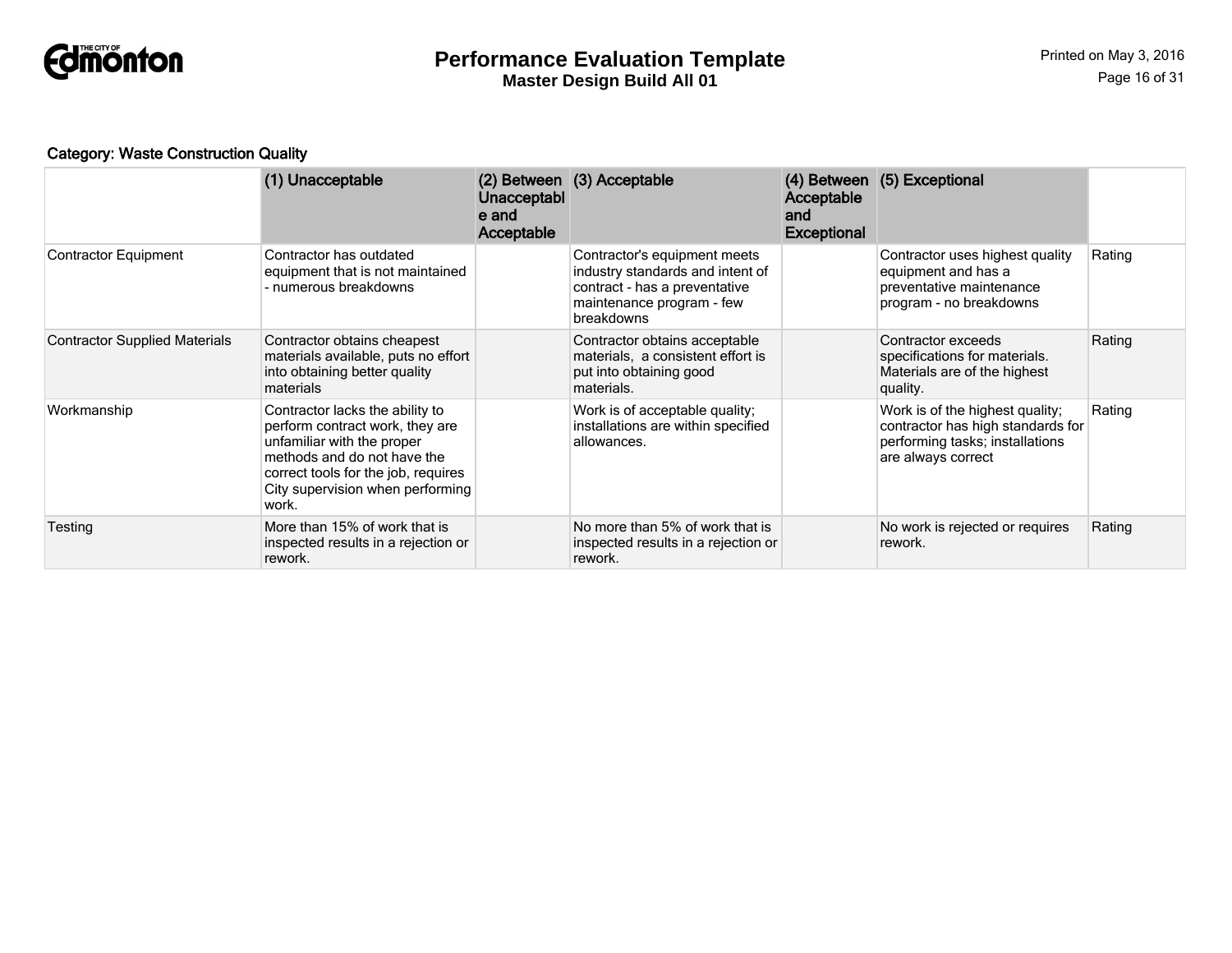

#### Category: Landscape Establishment - Contractor

|                                | (1) Unacceptable                                                                                                                                                                                                                                                                                                                          | Unacceptabl<br>e and<br>Acceptable | (2) Between (3) Acceptable                                                                                                                                                                                                                                                                                         | Acceptable<br>and<br><b>Exceptional</b> | (4) Between (5) Exceptional                                                                                                                                                                                                                                                                                                                                                                                                                                                                                  |        |
|--------------------------------|-------------------------------------------------------------------------------------------------------------------------------------------------------------------------------------------------------------------------------------------------------------------------------------------------------------------------------------------|------------------------------------|--------------------------------------------------------------------------------------------------------------------------------------------------------------------------------------------------------------------------------------------------------------------------------------------------------------------|-----------------------------------------|--------------------------------------------------------------------------------------------------------------------------------------------------------------------------------------------------------------------------------------------------------------------------------------------------------------------------------------------------------------------------------------------------------------------------------------------------------------------------------------------------------------|--------|
| <b>Quality Control</b>         | Contractor lacks the ability to<br>perform contract maintenance<br>activities. They are unfamiliar<br>with the proper methods & do not<br>have the correct tools/equipment<br>for the job. May only undertake 1<br>or 2 aspects of the work per<br>month. Dead plant material<br>continually exists on-site with no<br>effort to replace. |                                    | Work is of acceptable quality<br>and all aspects of maintenance<br>are addressed without issue.<br>Dead plant material is replaced<br>on a regular basis as per<br>contract requirements.                                                                                                                          |                                         | Work is of the highest quality. All Rating<br>aspects of maintenance are<br>undertaken quickly and<br>efficiently to standards above<br>expectations. Plant health, City's<br>contract administration issues &<br>the public perception of the<br>company's maintenance<br>program is of primary<br>importance to the contractor.<br>Complete team working<br>environment between the<br>contractor & the City is<br>maintained at all times.                                                                |        |
| <b>Contract Administration</b> | Maintenance Logs are vague,<br>non-realistic and amateurish.<br>Invoices are inaccurate, illegible,<br>submitted very late or before<br>work completed. Numerous<br>change orders. Substitutions are<br>requested. Contractor fails to<br>attend required meetings and is<br>difficult to reach.                                          |                                    | Maintenance Logs submitted are<br>deemed acceptable. Invoices<br>contain few errors and are<br>submitted on a regular basis in<br>the prescribed format. Change<br>Orders and substitutions are<br>asked for occasionally.<br>Contractor attends required<br>meetings. Contractor can be<br>reached when required. |                                         | Contractor provides updated<br>accurate Maintenance Logs in<br>both digital and hard copy.<br>Invoices are provided as per<br>Contract specifications in<br>electronic format and are<br>complete and accurate. Change<br>Orders and requests for<br>Substitutions are only asked for<br>if serious issue arises.<br>Contractor attends meetings well<br>prepared with the appropriate<br>personnel and information, can<br>be reached at any time and<br>responds immediately to e-mail,<br>phone, and fax. | Rating |
| <b>Time Management</b>         | Contractor fails to follows<br>approved schedule, often does<br>not show up on-site during<br>scheduled times. Performs<br>duties in a inefficient and time<br>consuming manner with major<br>conflicts with traffic, user groups<br>and special events.                                                                                  |                                    | Contractor generally follows<br>approved schedule. Duties are<br>performed in a generally efficient<br>manner with few conflicts with<br>traffic, user groups and special<br>events.                                                                                                                               |                                         | Contractor follows approved<br>schedule at all times and<br>provides an exceptional level of<br>on-site maintenance above<br>contractual requirements.<br>Performs all duties quickly and<br>efficiently with no conflicts with<br>traffic, user groups or special<br>events.                                                                                                                                                                                                                                | Rating |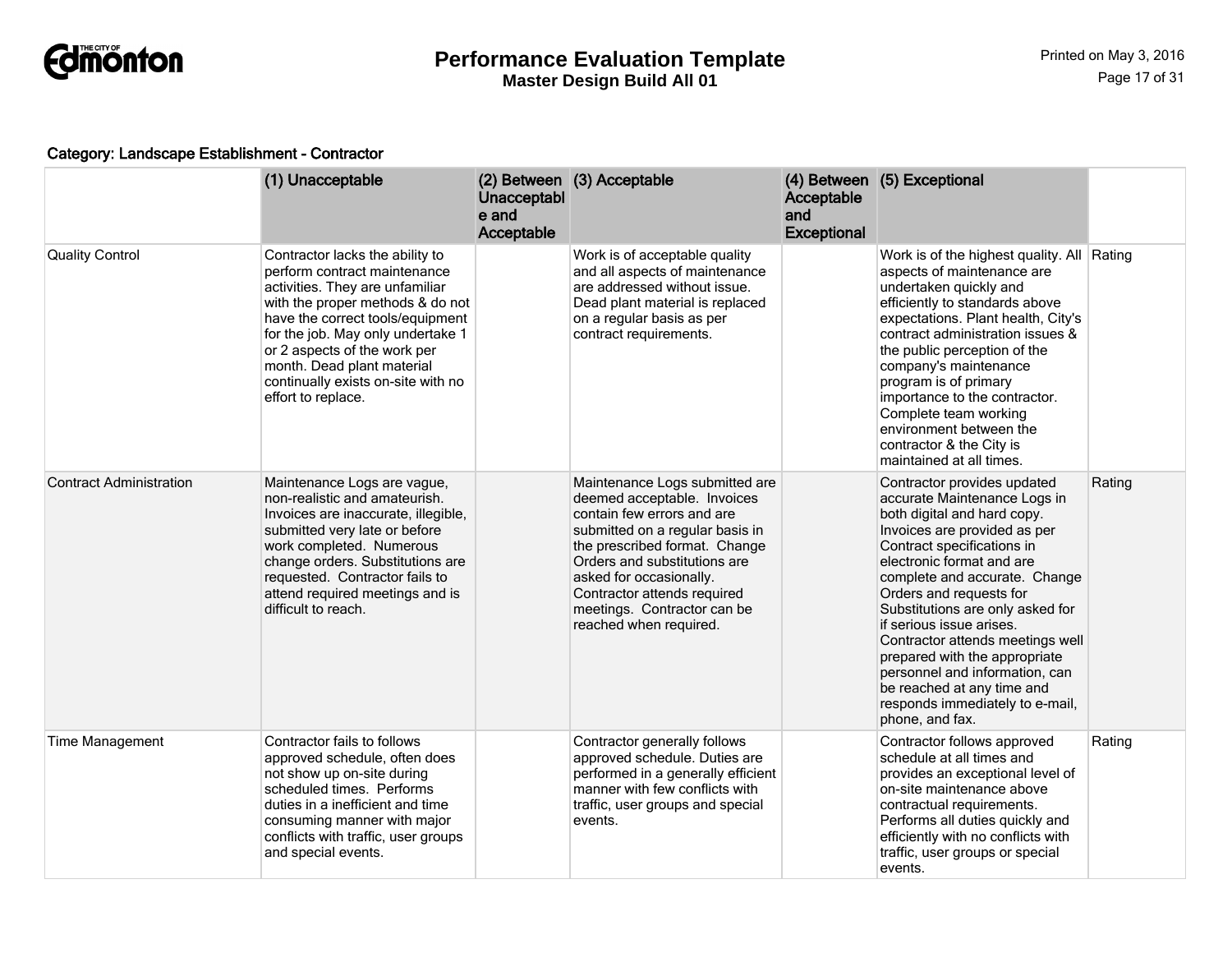

#### Category: Design Services - Construction Consultant

|                                                                                                                                   | (1) Unacceptable                                                                                                                                                                                                                                                                                                                      | Unacceptabl<br>e and<br>Acceptable | (2) Between (3) Acceptable                                                                                                                                                                                                                                                                                       | Acceptable<br>and<br><b>Exceptional</b> | (4) Between (5) Exceptional                                                                                                                                                                                                                                                                                               |        |
|-----------------------------------------------------------------------------------------------------------------------------------|---------------------------------------------------------------------------------------------------------------------------------------------------------------------------------------------------------------------------------------------------------------------------------------------------------------------------------------|------------------------------------|------------------------------------------------------------------------------------------------------------------------------------------------------------------------------------------------------------------------------------------------------------------------------------------------------------------|-----------------------------------------|---------------------------------------------------------------------------------------------------------------------------------------------------------------------------------------------------------------------------------------------------------------------------------------------------------------------------|--------|
| Innovation                                                                                                                        | Design shows no innovation.                                                                                                                                                                                                                                                                                                           |                                    | Design shows some innovation<br>within project requirements and<br>constraints.                                                                                                                                                                                                                                  |                                         | Design is recognized as a new<br>paradigm for projects of this<br>type.                                                                                                                                                                                                                                                   | Rating |
| Adherence to Project Guidelines,<br>Scope of Work and Standards<br>(including safety) where the<br>Scope of Work has been defined | Consultant has no understanding<br>of guidelines, scope of work, and<br>standards; or chooses to ignore<br>requirements                                                                                                                                                                                                               |                                    | Consultant fully understands and<br>incorporates guidelines, scope of<br>work, and standards. Concept<br>Planning specific: Consultant's<br>ability to negotiate and<br>incorporate changes due to<br>regulatory requirements, on time<br>and on schedule and at cost.                                           |                                         | Consultant recommends and<br>demonstrates improvements to<br>guidelines, scope of work, and<br>standards that reduces budget                                                                                                                                                                                              | Rating |
| Design Elegance through EDC<br>Response                                                                                           | Functional re-design<br>determination                                                                                                                                                                                                                                                                                                 |                                    | EDC support with conditions                                                                                                                                                                                                                                                                                      |                                         | EDC full support without<br>conditions                                                                                                                                                                                                                                                                                    | Rating |
| In-field Design During<br>Construction                                                                                            | In excess of 3 days, impacts<br>contractor schedule and many<br>iterations (increased survey<br>costs)                                                                                                                                                                                                                                |                                    | Completed in 3 days and no<br>more than two iterations                                                                                                                                                                                                                                                           |                                         | Good on first iteration - no<br>change required and completed<br>in 3 days.                                                                                                                                                                                                                                               | Rating |
| Ability to Manage/Cope with<br>Change                                                                                             | Consultant is unable to<br>manage/cope with changes in<br>project direction, extensive City<br>staff intervention is required in<br>order to complete the project.<br>Consultant has no understanding<br>of scope of work and standards,<br>extensive assumptions without<br>any contingency or risk mitigation<br>strategy in place. |                                    | Consultant is able to<br>manage/cope with changes in<br>project direction, adjust<br>resources and work plan to<br>address final required outcomes<br>of project.<br>Consultant fully understands<br>scope of work and standards,<br>and manages project within<br>budget, risk management<br>strategy in place. |                                         | Consultant continually monitors<br>their change & risk management<br>plans, makes recommendations<br>in order to meet required<br>outcomes (including<br>fundamental shifts in project<br>direction).<br>Consultant recommends and<br>demonstrates improvements to<br>scope of work and standards<br>that reduces budget. | Rating |
| Coordination of Circulation and<br>Stakeholder Consultation on<br>Design                                                          | Does not consider any provided<br>comments. City had to ask<br>multiple times for the revisions<br>and comments. City had to<br>intervene for comments/revisions<br>to be incorporated                                                                                                                                                |                                    | Obtains input from stakeholders,<br>deals with comments and then<br>optimizes and addresses<br>appropriate comments into<br>design                                                                                                                                                                               |                                         | Comments are gathered,<br>optimized and addressed quickly<br>and appropriately                                                                                                                                                                                                                                            | Rating |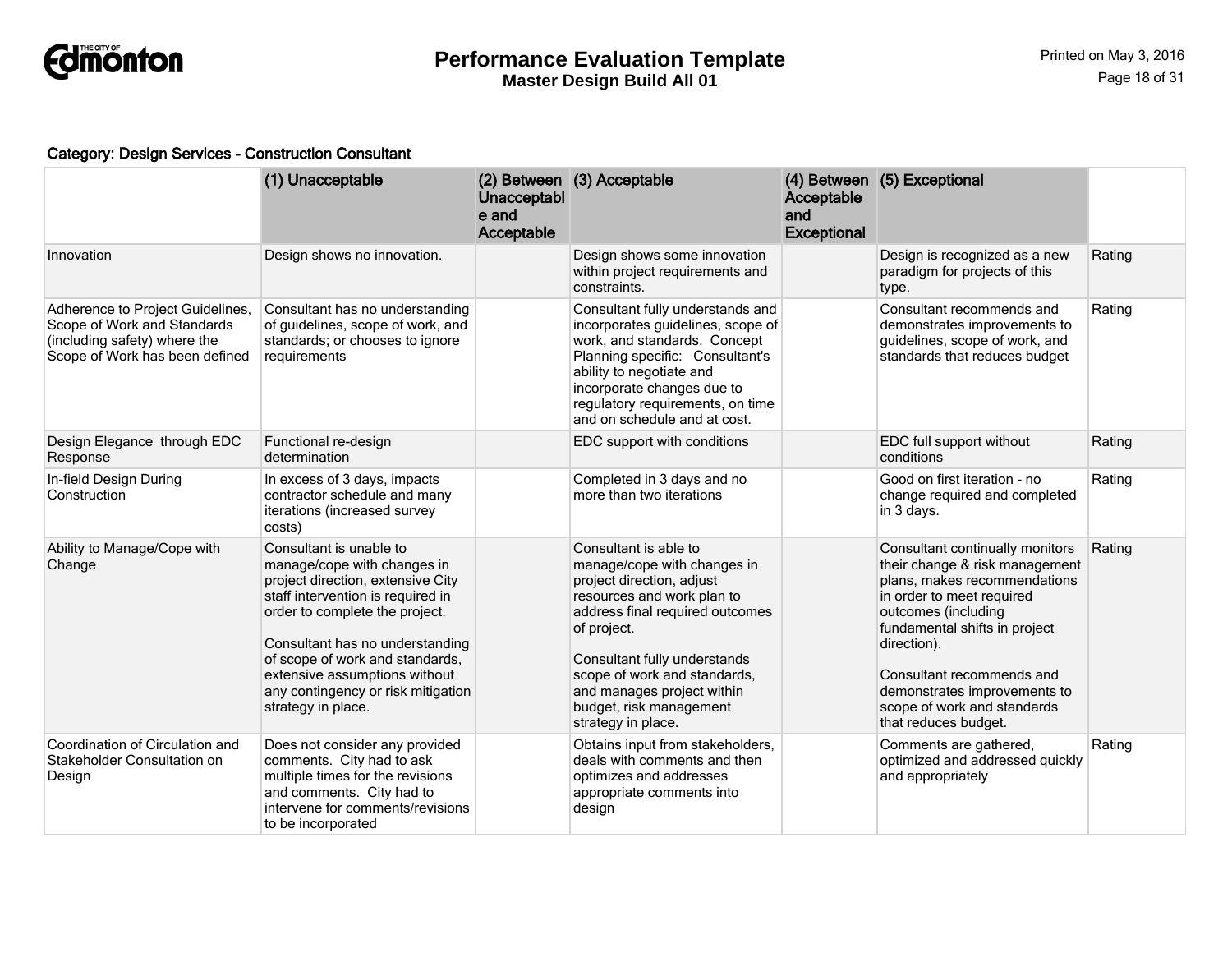

#### Category: Design Services - Construction Consultant

|                                                                                                  | (1) Unacceptable                                                                                                                                                                                             | Unacceptabl<br>e and<br>Acceptable | (2) Between (3) Acceptable                                                                                                                                                                                 | Acceptable<br>and<br><b>Exceptional</b> | (4) Between (5) Exceptional                                                                                                                                                                                                                                                  |        |
|--------------------------------------------------------------------------------------------------|--------------------------------------------------------------------------------------------------------------------------------------------------------------------------------------------------------------|------------------------------------|------------------------------------------------------------------------------------------------------------------------------------------------------------------------------------------------------------|-----------------------------------------|------------------------------------------------------------------------------------------------------------------------------------------------------------------------------------------------------------------------------------------------------------------------------|--------|
| <b>Response to Questions</b>                                                                     | Responses are very late, contain<br>multiple errors, are unclear (all<br>requiring multiple callbacks and<br>exchanges with contractor /<br>stakeholders.                                                    |                                    | Responses to contractor /<br>stakeholders are timely,<br>accurate and clear with minimal<br>callbacks.                                                                                                     |                                         | Responses are immediate,<br>accurate and clear with no<br>callbacks required.                                                                                                                                                                                                | Rating |
| As-built Documentation and<br>Record Drawings, and all Project<br><b>Close-out Documentation</b> | As-built documentation is late.<br>and does not accurately reflect<br>addendum and construction<br>changes. Does not review or<br>poorly reviews Service Manuals.<br>Documentation is not in City<br>format. |                                    | As-built documentation is<br>provided within a reasonable<br>time, with few errors and in City<br>format. Reviews service<br>manuals for completeness and<br>follows up with Contractors on<br>any issues. |                                         | As-built documentation is<br>updated and provided promptly<br>after construction in section or<br>area is complete. Documentation<br>is accurate, complete and in City<br>format with no revisions.<br>Demonstrates commitment to<br>complete this aspect of the<br>project. | Rating |

## Category: Quality - Construction Consultant

|                               | (1) Unacceptable                                                                                                                                                                                       | Unacceptabl<br>e and<br>Acceptable | (2) Between (3) Acceptable                                                                                  | <b>Acceptable</b><br>and<br><b>Exceptional</b> | (4) Between (5) Exceptional                                                                                                                             |        |
|-------------------------------|--------------------------------------------------------------------------------------------------------------------------------------------------------------------------------------------------------|------------------------------------|-------------------------------------------------------------------------------------------------------------|------------------------------------------------|---------------------------------------------------------------------------------------------------------------------------------------------------------|--------|
| <b>Drawing Deliverables</b>   | Quality control of deliverables is<br>poor. Drawings contain CAD<br>errors and must be corrected<br>numerous times.                                                                                    |                                    | Quality control of deliverables is<br>good. Drawings have minor<br>amount of errors.                        |                                                | Quality control of deliverables is<br>excellent.                                                                                                        | Rating |
| <b>Report Deliverables</b>    | Reports are poorly formatted and<br>contain grammatical and spelling<br>errors                                                                                                                         |                                    | Reports are correctly formatted<br>and contain a minimum of errors.                                         |                                                | Reports are well formatted and<br>contain none to minor errors.                                                                                         | Rating |
| Constructability of Design    | Re-work required due to non-<br>compliance to standards or<br>design criteria. Issue an<br>excessive number of RFI's.<br>Specifies materials not available<br>or tolerances that are not<br>achievable |                                    | Complies to all standards and no<br>re-work or re-engineering and a<br>reasonable number of RFI's<br>issued |                                                | Design can be constructed in a<br>safe, timely and cost effective<br>manner meeting all project<br>objectives while providing a high<br>quality product | Rating |
| Maintainability of the Design | Design poses maintenance<br>difficulties and was not modified<br>to meet the City's requirements.                                                                                                      |                                    | Design adequately meets the<br>City's requirements for<br>maintainability.                                  |                                                | Design provides ease of<br>maintenance and exceeds City's<br>requirements.                                                                              | Rating |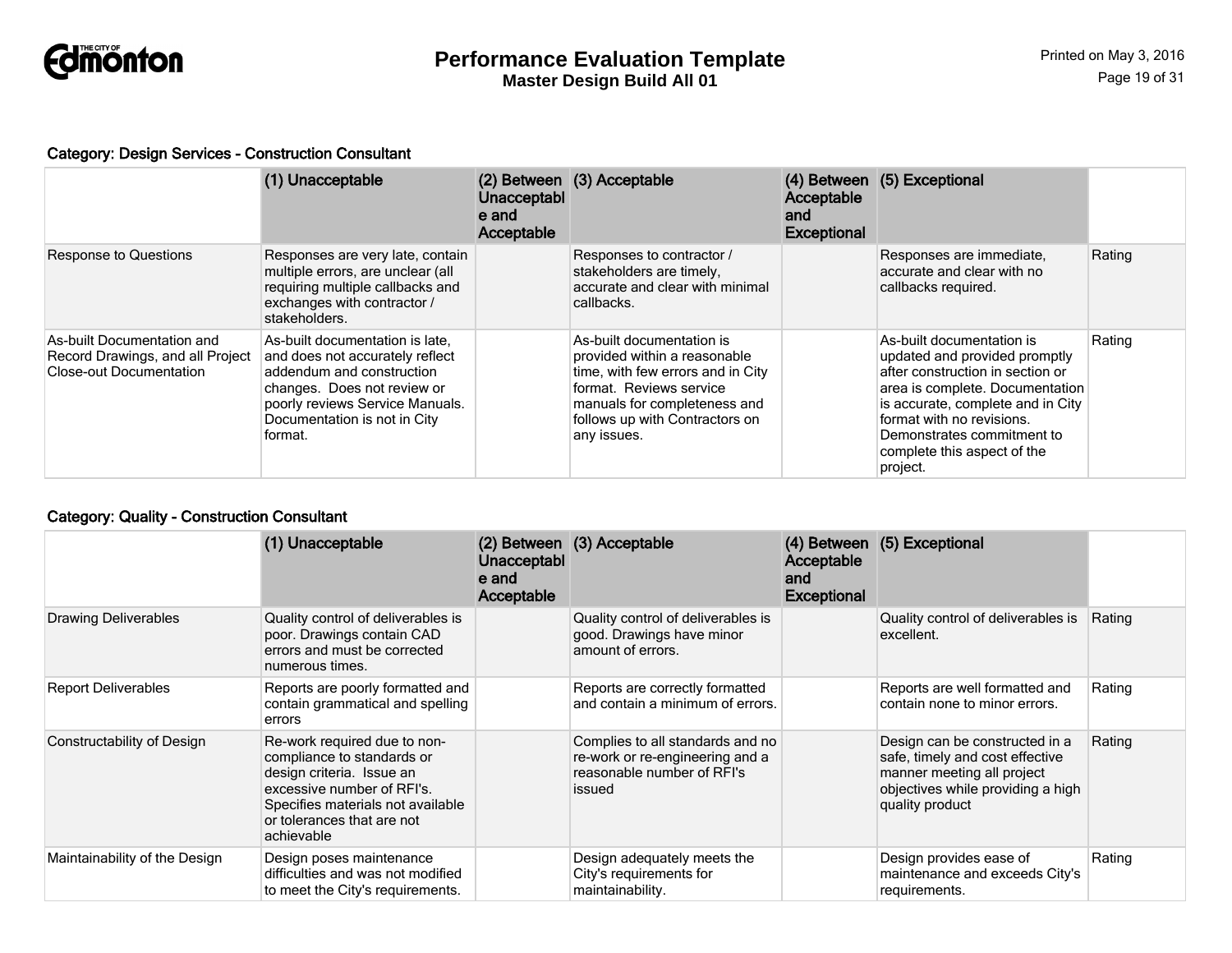

## Category: Public Involvement

|                                                                                                                                       | (1) Unacceptable                                                                                                                                                                                                                                                                                                                                                                                                                                                                                                            | Unacceptabl<br>e and<br>Acceptable | (2) Between (3) Acceptable                                                                                                                                                                                                                                                                                                                                                                                                  | Acceptable<br>and<br><b>Exceptional</b> | (4) Between (5) Exceptional                                                                                                                                                                                                                                                                                                                                                                                                                                                                                                                          |        |
|---------------------------------------------------------------------------------------------------------------------------------------|-----------------------------------------------------------------------------------------------------------------------------------------------------------------------------------------------------------------------------------------------------------------------------------------------------------------------------------------------------------------------------------------------------------------------------------------------------------------------------------------------------------------------------|------------------------------------|-----------------------------------------------------------------------------------------------------------------------------------------------------------------------------------------------------------------------------------------------------------------------------------------------------------------------------------------------------------------------------------------------------------------------------|-----------------------------------------|------------------------------------------------------------------------------------------------------------------------------------------------------------------------------------------------------------------------------------------------------------------------------------------------------------------------------------------------------------------------------------------------------------------------------------------------------------------------------------------------------------------------------------------------------|--------|
| Development of an Overall Public<br>Involvement Plan (in accordance<br>with the City's Public Involvement<br>Directive)               | Consultant demonstrates little<br>understanding of the overall<br>project or issue complexity,<br>scope, impact, context/history,<br>and decision being made. Poorly<br>conveys issues with<br>stakeholders.<br>Consultant demonstrates little<br>understanding of the purpose<br>and required outcomes from the<br>public involvement process.<br>Consultant is very slow in<br>addressing the public<br>involvement process and the<br>plan is of very poor quality. Poor<br>recognition of stakeholder<br>sensitivities. |                                    | Consultant understands the<br>overall project or issue<br>complexity, scope, impact,<br>context/history, and decision<br>being made. Adequately<br>conveys issues with<br>stakeholders.<br>Consultant demonstrates an<br>understanding of the public<br>involvement process and<br>required outcomes.<br>Consultant meets the scope<br>requirements for the public<br>involvement process and<br>stakeholder sensitivities. |                                         | Consultant demonstrates<br>comprehensive understanding of<br>the overall project or issue<br>complexity, scope, impact,<br>context/history, and decision<br>being made. Clearly conveys<br>and proactively mitigates issues<br>with stakeholders.<br>Consultant has provided<br>alternatives and methods in<br>achieving the required outcomes<br>for the public involvement<br>process.<br>Consultant has developed a<br>public involvement plan that<br>greatly exceeds project scope<br>requirements and recognizes<br>stakeholder sensitivities. | Rating |
| Implementation of the Public<br><b>Involvement Plan</b>                                                                               | Consultant is unprepared and<br>unorganized during the<br>implementation of the public<br>involvement process.<br>Communication methods are<br>incomplete and poorly targeted.                                                                                                                                                                                                                                                                                                                                              |                                    | Consultant is prepared and<br>organized during the public<br>involvement process. Project<br>communication methods are<br>effective, complete,<br>professionally prepared and<br>communicated to the Public<br>supporting good results                                                                                                                                                                                      |                                         | Consultant is well prepared and<br>organized during the public<br>involvement process. Provides<br>added value to the<br>communication process. Project<br>communication methods are<br>effective, complete,<br>professionally prepared and<br>communicated to the Public<br>supporting best results.                                                                                                                                                                                                                                                | Rating |
| Evaluation of the Public Input,<br><b>Comments and Required Project</b><br>Follow up (including monitoring, if<br>defined in project) | Consultant is non receptive to<br>providing follow up requirements.<br>Does not provide final report or<br>report is incomplete.                                                                                                                                                                                                                                                                                                                                                                                            |                                    | Consultant completes required<br>follow up public involvement<br>requirements and submits final<br>report in a timely fashion                                                                                                                                                                                                                                                                                               |                                         | Evaluation of public involvement<br>process is completed quickly<br>providing additional alternatives<br>for all aspects of public<br>comments. Submits<br>comprehensive final report in<br>expedited fashion.                                                                                                                                                                                                                                                                                                                                       | Rating |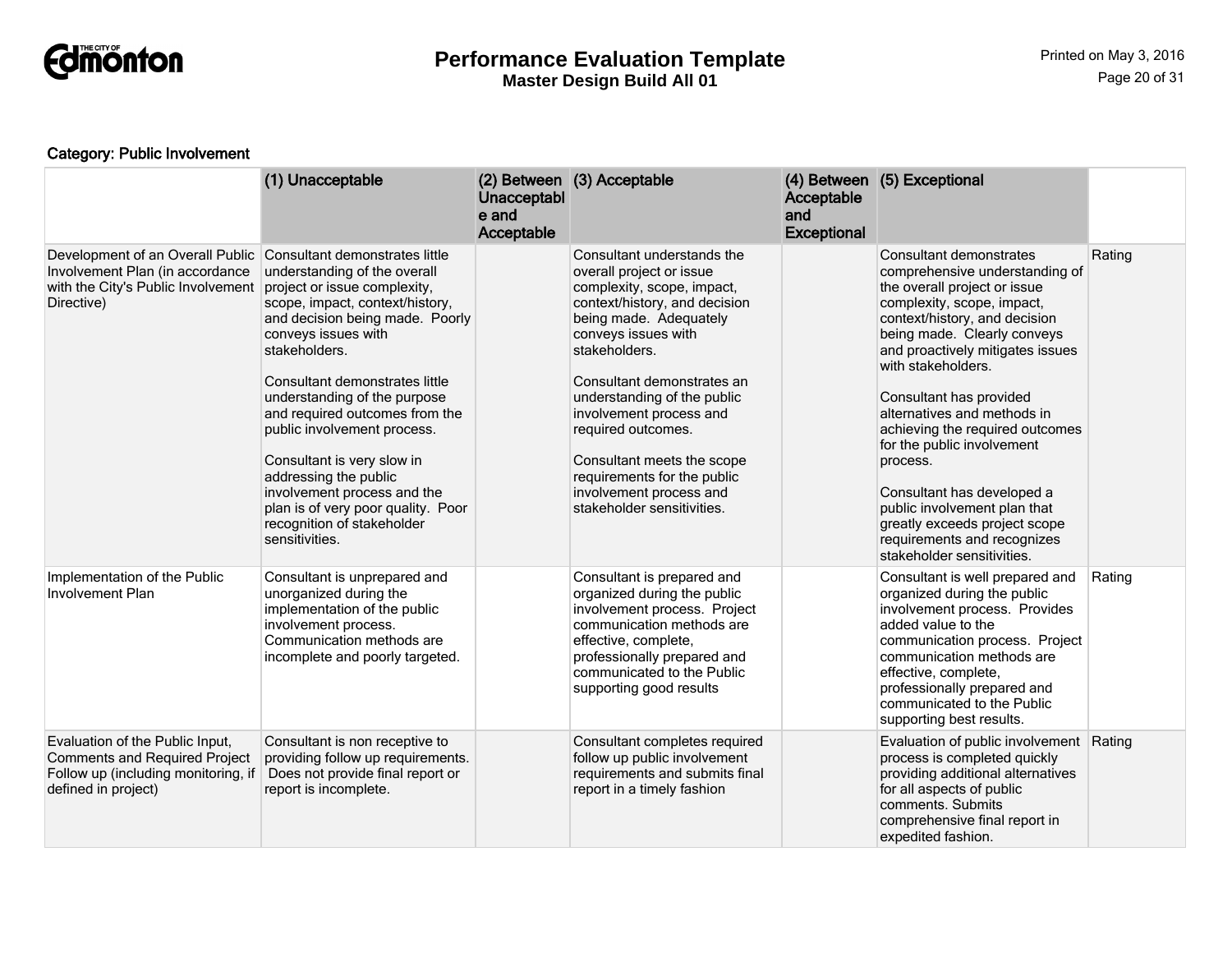

## Category: Construction Contract Management

|                                                                                 | (1) Unacceptable                                                                                                                                                                                                                                                                                                                                 | <b>Unacceptabl</b><br>e and<br>Acceptable | (2) Between (3) Acceptable                                                                                                                                                                                                                                 | Acceptable<br>and<br><b>Exceptional</b> | (4) Between (5) Exceptional                                                                                                                                                                                                                                                                                                                                                                   |        |
|---------------------------------------------------------------------------------|--------------------------------------------------------------------------------------------------------------------------------------------------------------------------------------------------------------------------------------------------------------------------------------------------------------------------------------------------|-------------------------------------------|------------------------------------------------------------------------------------------------------------------------------------------------------------------------------------------------------------------------------------------------------------|-----------------------------------------|-----------------------------------------------------------------------------------------------------------------------------------------------------------------------------------------------------------------------------------------------------------------------------------------------------------------------------------------------------------------------------------------------|--------|
| Project Schedule (excluding<br>delays out of the Consultant's<br>control)       | Due to Consultant's inactions the<br>project experienced significant<br>delays, missing milestones and<br>the completion date requiring<br>increased project costs.                                                                                                                                                                              |                                           | Consultant's actions and<br>responses to questions were<br>adequate with no resultant delay<br>in meeting milestones or<br>completion date.                                                                                                                |                                         | Consultant's actions and<br>responses to questions<br>contributed to meeting all<br>milestones and allowed for early<br>project completion                                                                                                                                                                                                                                                    | Rating |
| <b>Communication Skills (progress</b><br>updates, etc.)                         | Consultant's communication<br>required extensive or continuous<br>intervention from City staff<br>relative to timeliness, clarity or<br>informing stakeholders.                                                                                                                                                                                  |                                           | Communication was satisfactory<br>(in accordance with contract<br>stated timelines, with clarity and<br>stakeholders fully informed).                                                                                                                      |                                         | Communication was exceptional<br>(immediate, comprehensive and<br>positive feedback from<br>stakeholders)                                                                                                                                                                                                                                                                                     | Rating |
| <b>Response to Questions</b><br>(technical, construction, etc)                  | Responses are very late, contain<br>multiple errors, are unclear (all<br>requiring multiple callbacks and<br>exchanges with contractor /<br>stakeholders.                                                                                                                                                                                        |                                           | Responses to contractor /<br>stakeholders are timely,<br>accurate and clear with minimal<br>callbacks.                                                                                                                                                     |                                         | Responses are immediate,<br>accurate and clear with no<br>callbacks required.                                                                                                                                                                                                                                                                                                                 | Rating |
| <b>Tender Document Preparation</b><br>and Tender Process (Tender<br>Assistance) | Consultant is not timely with<br>tender document preparation,<br>including unedited and<br>incomplete specifications,<br>special provisions, tender<br>documents, excessive questions<br>during tender period and slow<br>answering questions during the<br>tender period, do not add value<br>to the evaluation process,<br>numerous addendums. |                                           | Consultant is able to adequately<br>prepare tender documents,<br>including specification, special<br>provisions, tender document<br>preparation, answering<br>questions during the tender<br>period, assisting with<br>evaluations, very few<br>addendums. |                                         | Consultant prepares tender<br>documents in a very timely<br>manner, including carefully<br>edited specification, special<br>provisions, tender documents,<br>documents generate very few<br>questions but they are very<br>responsive in answering those<br>few questions during the tender<br>period, minimum addendums<br>during tender period, assistance<br>in evaluation was invaluable. | Rating |
| <b>Coordination of Site Activities</b>                                          | Poor coordination of site<br>activities (Contractor, Staff,<br>Utilities, City Department)<br>requiring extensive intervention<br>from City staff to resolve issues.                                                                                                                                                                             |                                           | Satisfactory coordination of site<br>activities (Contractor, Staff,<br>Utilities, City Department) with<br>timely resolution of any issues.                                                                                                                |                                         | Exceptional coordination of site<br>activities (Contractor, Staff,<br>Utilities, City Department) with<br>immediate resolution of issues<br>along with proactive approach to<br>prevent/mitigate issues in<br>advance.                                                                                                                                                                        | Rating |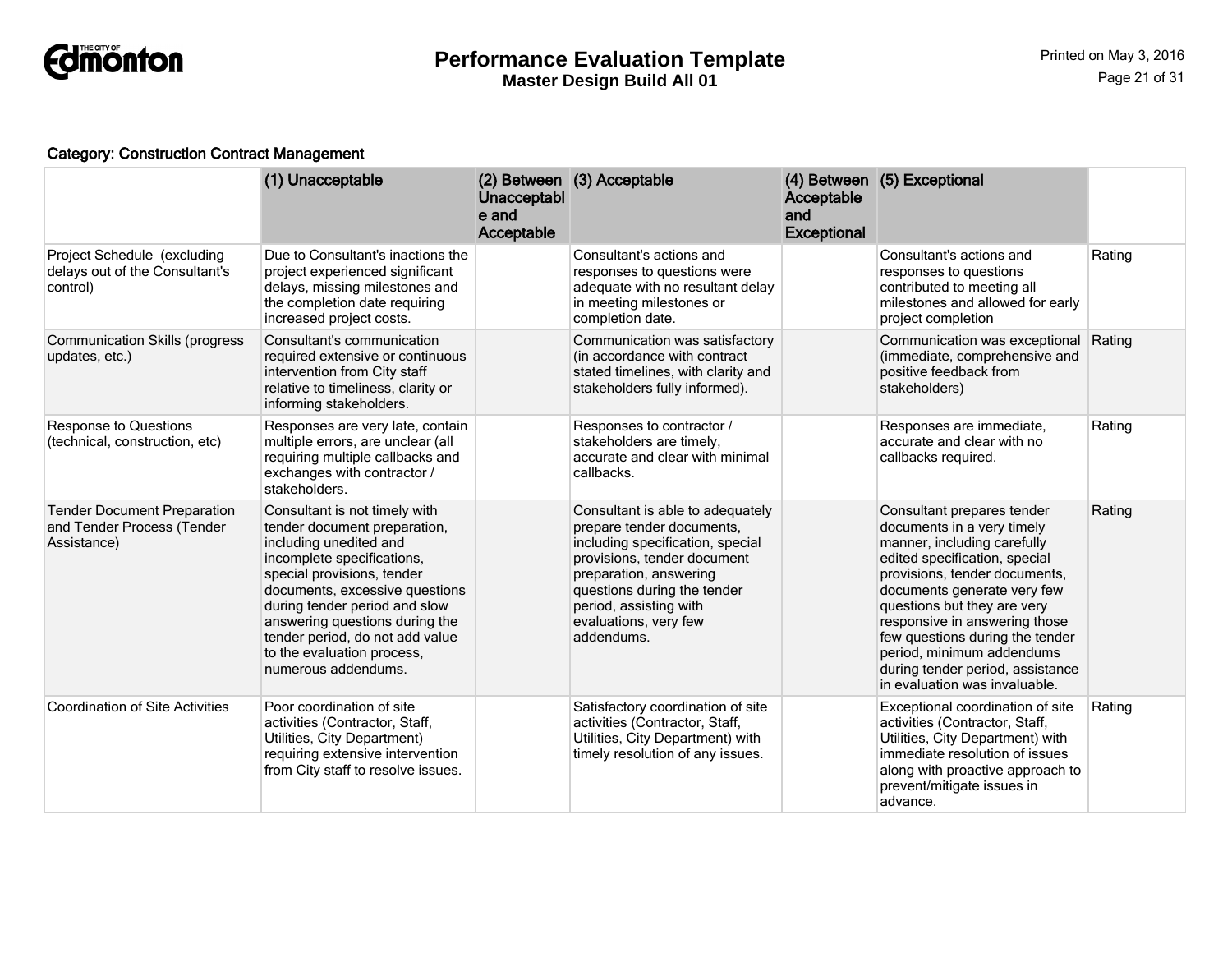

## Category: Construction Contract Management

|                                                                                                                               | (1) Unacceptable                                                                                                                                                                                                                                                                                                                                                           | Unacceptabl<br>e and<br>Acceptable | (2) Between (3) Acceptable                                                                                                                                                                                                                                                                                                                                 | Acceptable<br>and<br><b>Exceptional</b> | (4) Between (5) Exceptional                                                                                                                                                                                                                                                                                              |        |
|-------------------------------------------------------------------------------------------------------------------------------|----------------------------------------------------------------------------------------------------------------------------------------------------------------------------------------------------------------------------------------------------------------------------------------------------------------------------------------------------------------------------|------------------------------------|------------------------------------------------------------------------------------------------------------------------------------------------------------------------------------------------------------------------------------------------------------------------------------------------------------------------------------------------------------|-----------------------------------------|--------------------------------------------------------------------------------------------------------------------------------------------------------------------------------------------------------------------------------------------------------------------------------------------------------------------------|--------|
| Documentation                                                                                                                 | Extensive gaps and/or no<br>documentation or late<br>documentation of site activities or<br>records of discussions/decisions<br>with the Contractor.                                                                                                                                                                                                                       |                                    | Documentation of site activities<br>and records of<br>discussions/decisions with the<br>Contractor satisfactorily<br>maintained and timely                                                                                                                                                                                                                 |                                         | Exceptional, and timely,<br>documentation of site activities<br>(Daily Construction Progress<br>Report and records of<br>discussions/decisions with the<br>Contractor).                                                                                                                                                  | Rating |
| <b>Contract Quantity Control -</b><br><b>Progress Payment Certificates</b><br>(PPC)                                           | Consultant has no change<br>management process. Does not<br>process progress claims in a<br>timely manner or does not check<br>actual progress in field. Requires<br>significant City follow up to<br>complete post construction<br>services. Consultant does not<br>adequately review PPC and<br>certifies unchecked and un-<br>rejected extras claimed by<br>Contractor. |                                    | Consultant is able to adequately<br>perform Contract Administration<br>duties, including change<br>management, processing<br>progress claims, and resolving<br>field issues, appropriately and<br>timely completes post<br>construction services.<br>Consultant reviews, processes<br>and certifies Contractor's<br>Progress claims in a timely<br>manner. |                                         | <b>Consultant performs Contract</b><br>Administration duties with little to<br>no input from City. Handles<br>change management, progress<br>claims, and field issues<br>independently. On their own<br>initiative, appropriately and<br>timely completes post<br>construction services                                  | Rating |
| Accuracy of Estimated Resident<br><b>Engineering Fees (excluding</b><br>impacts due to Contractors hours<br>of work/duration) | Poor monitoring and reporting of<br>actual time spent versus<br>budgeted. Actual fees (outside of<br>scope changes) are over 20%<br>higher than estimate.                                                                                                                                                                                                                  |                                    | Good monitoring and reporting<br>of actual time spent versus<br>budgeted. Actual fees (outside of<br>scope changes) are within 10%<br>of estimate.                                                                                                                                                                                                         |                                         | Excellent monitoring and<br>reporting of actual time spent<br>versus budgeted. Actual fees<br>(outside of scope changes) are<br>within 5% of estimate. Estimates<br>include provisions to adjust<br>productivity factors to improve<br>accuracy, knowledgeable about<br>current economic conditions,<br>industry trends. | Rating |
| <b>Pre-tender Estimating Accuracy</b>                                                                                         | Tender costs (outside of scope<br>changes) are significantly outside<br>the accuracy range as detailed in<br>the PSA Description of Work.<br>Estimates do not include all<br>factors and are not accurate.                                                                                                                                                                 |                                    | Tender costs (outside of scope<br>changes) are comprehensive<br>and within the required accuracy<br>range as detailed in PSA<br>Description of Work.                                                                                                                                                                                                       |                                         | Tender costs (outside of scope<br>changes) are very close to the<br>estimate. Estimates include<br>provisions to adjust productivity<br>factors to improve accuracy,<br>knowledgeable about current<br>economic conditions, and<br>industry trends.                                                                      | Rating |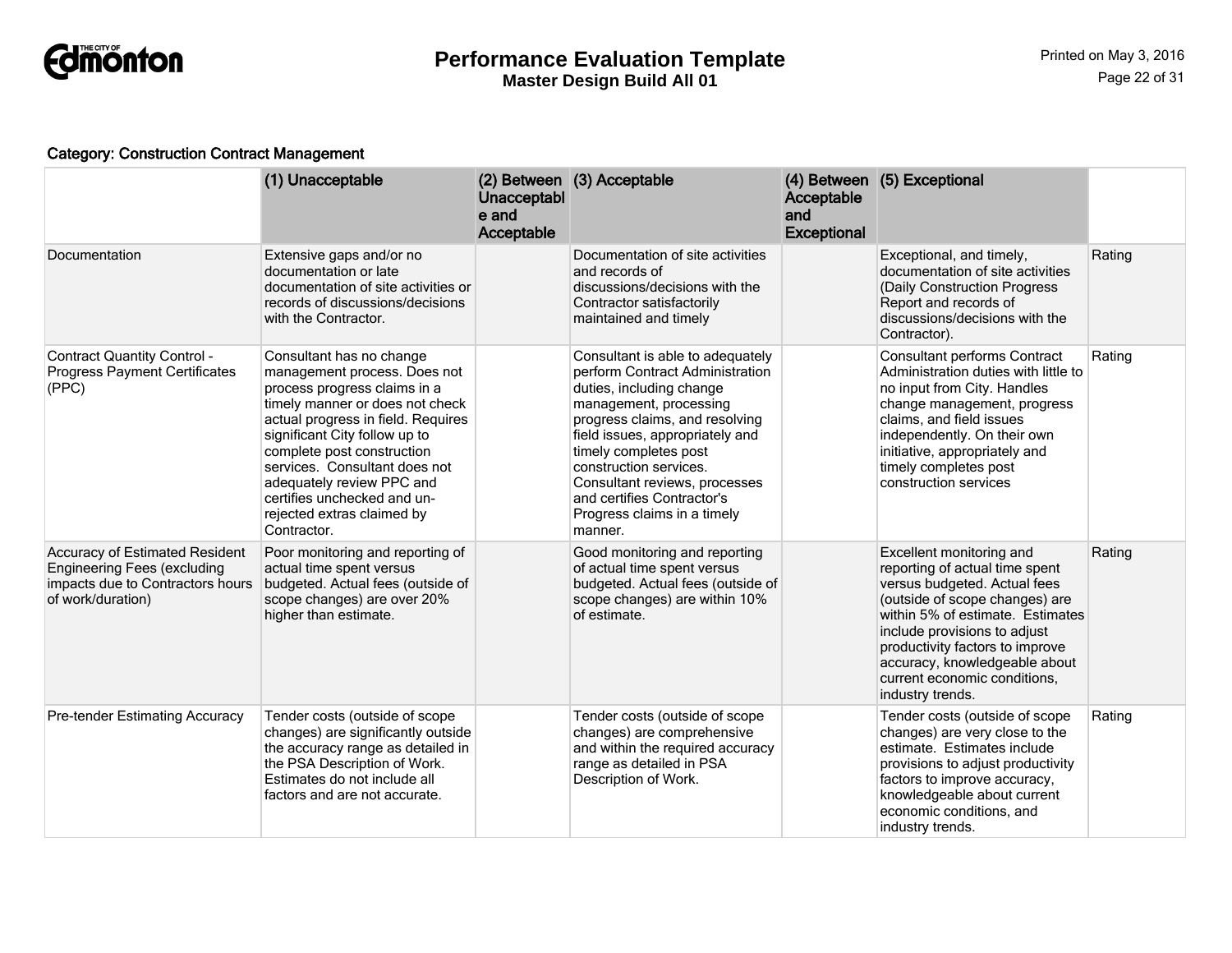

## Category: Construction Contract Management

|                                                                        | (1) Unacceptable                                                                                                                                                                                                                                                                                                                                                                                                                                                                              | Unacceptabl<br>e and<br>Acceptable | (2) Between (3) Acceptable                                                                                                                                                                                                                                                                                                                                                                                                                                | Acceptable<br>and<br><b>Exceptional</b> | (4) Between (5) Exceptional                                                                                                                                                                                                                                                                                                                                                                                                                                                                                          |        |
|------------------------------------------------------------------------|-----------------------------------------------------------------------------------------------------------------------------------------------------------------------------------------------------------------------------------------------------------------------------------------------------------------------------------------------------------------------------------------------------------------------------------------------------------------------------------------------|------------------------------------|-----------------------------------------------------------------------------------------------------------------------------------------------------------------------------------------------------------------------------------------------------------------------------------------------------------------------------------------------------------------------------------------------------------------------------------------------------------|-----------------------------------------|----------------------------------------------------------------------------------------------------------------------------------------------------------------------------------------------------------------------------------------------------------------------------------------------------------------------------------------------------------------------------------------------------------------------------------------------------------------------------------------------------------------------|--------|
| Quality Assurance of Contractor's Fails to do required quality<br>Work | assurance tests; or tests are too<br>infrequent; too late, with little<br>interpretation and/or otherwise of<br>little value to the City.                                                                                                                                                                                                                                                                                                                                                     |                                    | Performs the required number of<br>quality assurance tests, in a<br>timely manner with results<br>produced to the City in a<br>reasonable time.                                                                                                                                                                                                                                                                                                           |                                         | Anticipates and schedules all<br>quality assurance tests in<br>advance, and is flexible with<br>working hours; performs the<br>tests professionally to the<br>required standards with minimal<br>disruption to the work; and<br>provides meaningful<br>interpretation to the City in a<br>very timely fashion, with<br>recommendations to modify<br>testing procedures or modify<br>work procedures, if required.                                                                                                    | Rating |
| <b>Commissioning Services</b>                                          | When commissioning services<br>are part of the Consultant's<br>scope of work, the Consultant<br>has no commissioning plan.<br>Required resources are not<br>planned for. Equipment is tested<br>haphazardly, such that no<br>systems are commissioned<br>together. Poor or no<br>documentation of commissioning<br>results or issues. Does not<br>provide proper servicing<br>manuals. Does not meet or<br>coordinates meetings with City<br>operation staff to ensure<br>knowledge transfer. |                                    | When commissioning services<br>are part of the Consultant's<br>scope of work, the Consultant is<br>able to develop a workable<br>commissioning plan that<br>provides required testing,<br>releases equipment to<br>Operations in an efficient<br>manner, and documents issues<br>and proposes workable<br>solutions. Provides proper<br>servicing manuals. Meets or<br>coordinates meetings with City<br>operation staff to ensure<br>knowledge transfer. |                                         | When commissioning services<br>are part of the Consultant's<br>scope of work, the Consultant<br>develops a comprehensive plan<br>that provides detailed testing,<br>identifies resources, releases<br>systems of equipment in an<br>efficient manner, and documents<br>commissioning results. Issues<br>are clearly documented,<br>excellent solutions provided<br>immediately. Provides proper<br>servicing manuals. Meets or<br>coordinates meetings with City<br>operation staff to ensure<br>knowledge transfer. | Rating |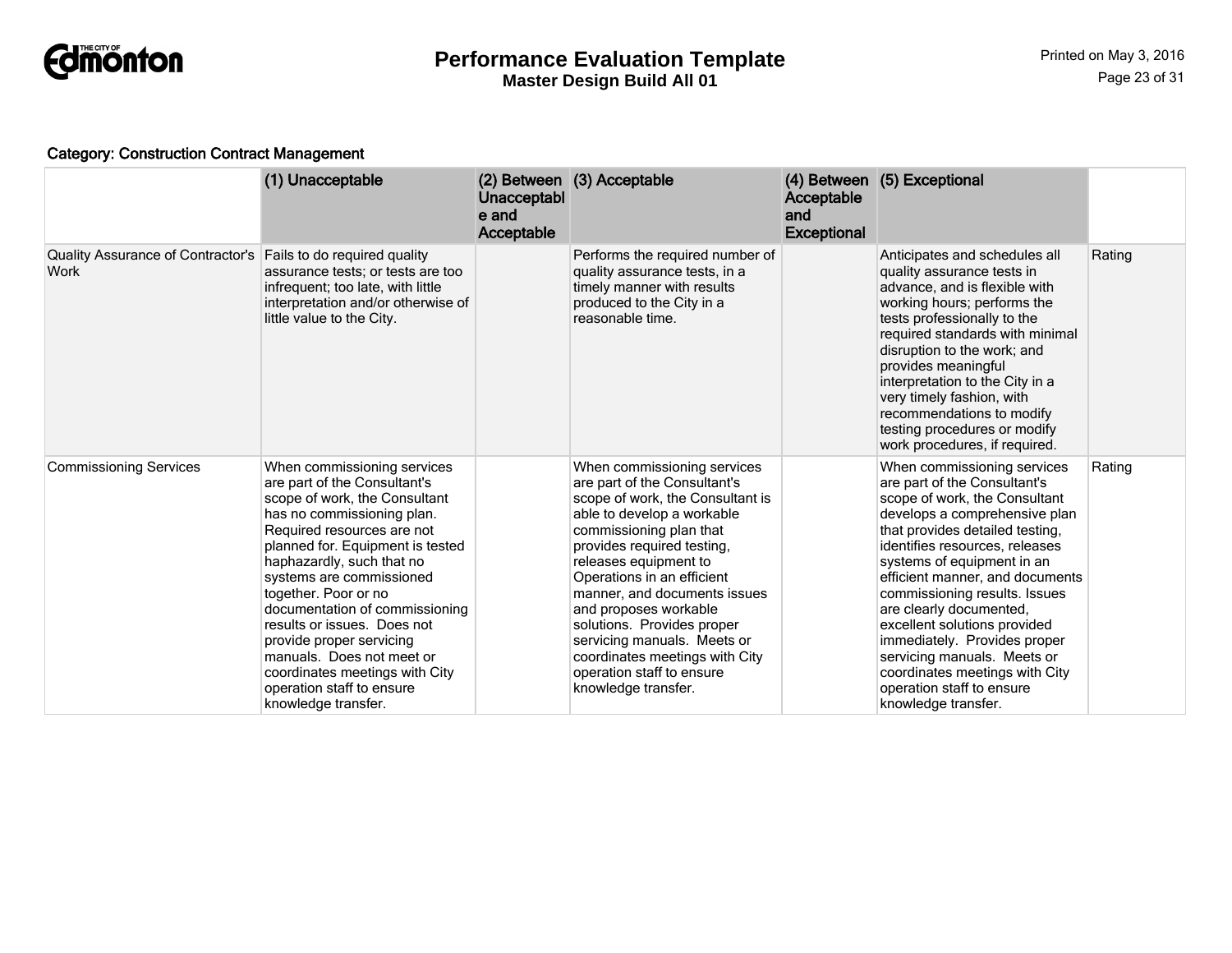

## Category: Environmental Management

|                                                                  | (1) Unacceptable                                                                                                                                                                                                                                                                                                | Unacceptabl<br>e and<br>Acceptable | (2) Between (3) Acceptable                                                                                                                                                                                                                                                                         | <b>Acceptable</b><br>and<br><b>Exceptional</b> | (4) Between (5) Exceptional                                                                                                                                                                                                                                                                                                                                                                                            |        |
|------------------------------------------------------------------|-----------------------------------------------------------------------------------------------------------------------------------------------------------------------------------------------------------------------------------------------------------------------------------------------------------------|------------------------------------|----------------------------------------------------------------------------------------------------------------------------------------------------------------------------------------------------------------------------------------------------------------------------------------------------|------------------------------------------------|------------------------------------------------------------------------------------------------------------------------------------------------------------------------------------------------------------------------------------------------------------------------------------------------------------------------------------------------------------------------------------------------------------------------|--------|
| Sustainable Design                                               | City must provide direction and<br>expertise for certified and<br>sustainable design. e.g. LEED<br>Certification.                                                                                                                                                                                               |                                    | Has certified personnel, able to<br>produce a certified and<br>sustainable design. e.g. LEED<br>Certification.                                                                                                                                                                                     |                                                | Provides leadership, and<br>designs that exceeds<br>appropriate certification and<br>sustainable design e.g. LEED<br>Certification.                                                                                                                                                                                                                                                                                    | Rating |
| <b>Environmental Management</b><br>(Engineering Design Services) | Not all environmental<br>approvals/permits obtained prior<br>to construction resulting in<br>financial loss or delays in<br>construction. Approved design<br>does not consider or mitigate<br>environmental impact. (As an<br>example: Permanent erosion /<br>sedimentation (ESC) plans<br>inadequate or late.) |                                    | All environmental<br>approvals/permits obtained prior<br>to construction. Approved design<br>mitigates the main<br>environmental impacts of project<br>(s). (As an example: Permanent<br>erosion / sedimentation (ESC)<br>plans follow best management<br>practices and are delivered on<br>time.) |                                                | All environmental<br>approvals/permits obtained well<br>before construction and are<br>considered early. Approved<br>design mitigates the main<br>environmental impacts of project<br>(s) and additional environmental<br>initiatives have been integrated<br>into the design. (As an example:<br>Permanent erosion /<br>sedimentation (ESC) plans<br>follow best management<br>practices and are delivered<br>early.) | Rating |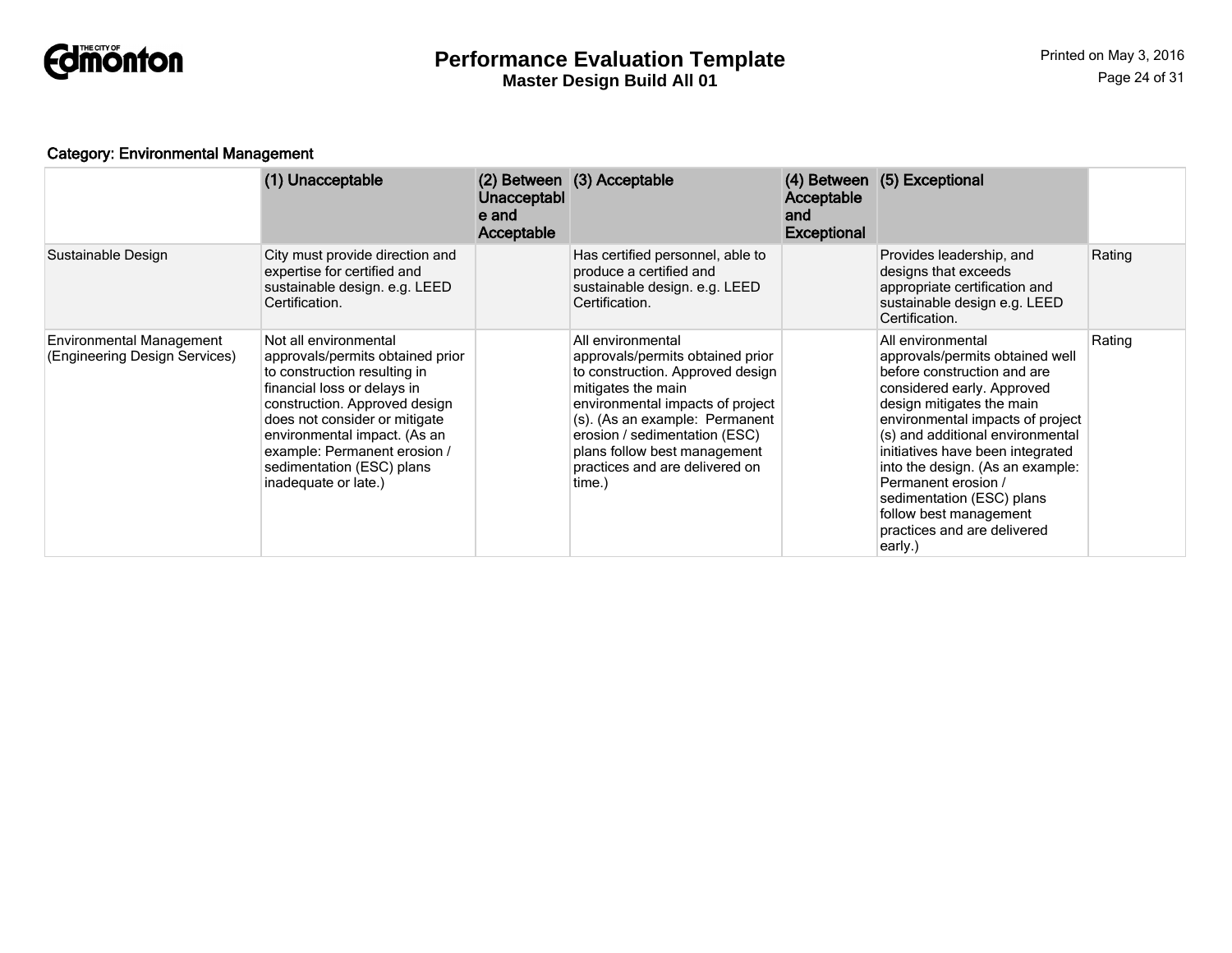

## Category: Environmental Management

|                                                                                                                          | (1) Unacceptable                                                                                                                                                                                                                                                                                                                                                                                                     | Unacceptabl<br>e and<br>Acceptable | (2) Between (3) Acceptable                                                                                                                                                                                                                                                                                                                                                                                                                    | Acceptable<br>and<br><b>Exceptional</b> | (4) Between (5) Exceptional                                                                                                                                                                                                                                                                                                                                                                                                                                                                                                                                                                                                                                         |        |
|--------------------------------------------------------------------------------------------------------------------------|----------------------------------------------------------------------------------------------------------------------------------------------------------------------------------------------------------------------------------------------------------------------------------------------------------------------------------------------------------------------------------------------------------------------|------------------------------------|-----------------------------------------------------------------------------------------------------------------------------------------------------------------------------------------------------------------------------------------------------------------------------------------------------------------------------------------------------------------------------------------------------------------------------------------------|-----------------------------------------|---------------------------------------------------------------------------------------------------------------------------------------------------------------------------------------------------------------------------------------------------------------------------------------------------------------------------------------------------------------------------------------------------------------------------------------------------------------------------------------------------------------------------------------------------------------------------------------------------------------------------------------------------------------------|--------|
| Environmental Controls (Resident Consultant unsuccessfully<br><b>Engineering Services)</b>                               | manages the environmental<br>components of the project.<br>Inspections are not completed,<br>environmental issues are not<br>documented, environmental<br>issues are not resolved in a<br>timely manner, does not<br>communicate environmental<br>issues to stakeholders, does not<br>support the environmental<br>components of the project (e.g.<br>remediation of contaminated<br>sites, spills, on site erosion) |                                    | Consultant successfully<br>manages the environmental<br>components of the project.<br>Required inspections are<br>completed, environmental issues<br>are documented, environmental<br>issues are resolved in a timely<br>manner, clearly communicates<br>environmental issues to<br>stakeholders, supports the<br>required environmental<br>components of the project (e.g.<br>remediation of contaminated<br>sites, spills, on site erosion) |                                         | Consultant successfully<br>manages the environmental<br>components of the project<br>beyond expectations.<br>Inspections are completed<br>beyond requirements,<br>environmental issues are<br>documented and extra initiatives<br>have been demonstrated to<br>mitigate environmental impacts,<br>Consultant has taken a<br>leadership role to ensure<br>environmental issues are<br>resolved in a timely manner,<br>excellent communication on<br>environmental issues to<br>stakeholders, supports the<br>environmental components of<br>the project and goes beyond the<br>requirements. (e.g. remediation<br>of contaminated sites, spills, on<br>site erosion) | Rating |
| Environmental Design and<br><b>Resource Conservation (including</b><br>natural areas, wildlife, plant life<br>and water) | Design does not consider the<br>environment. Consultant fails to<br>recognize, acknowledge or<br>implement the conditions and<br>provisions of the appropriate<br>Municipal, Provincial or Federal<br>policies and statutes. Has little<br>knowledge or experience in<br>applicable industry standards for<br>design or construction<br>techniques. Opinions presented<br>may lead to prosecution.                   |                                    | Consultant shows commitment<br>to environmental design. Has<br>demonstrated a working<br>knowledge of the appropriate<br>Municipal, Provincial or Federal<br>policies and statutes. Meets<br>industry standards and<br>recognizes site conditions that<br>may affect resource<br>conservation. Suggests<br>appropriate Best Management<br>practices (BMP) for construction<br>and plant establishment<br>activities.                          |                                         | Design exceeds environment<br>expectations. Consultant is fully<br>cognizant of the appropriate<br>Municipal, Provincial or Federal<br>policies and statutes and has<br>demonstrated an effective<br>working relationship with the<br>affected agencies. Provides<br>innovative solutions that meet<br>the requirement of the policies<br>and statutes which may lead to<br>the upgrading of the BMP.                                                                                                                                                                                                                                                               | Rating |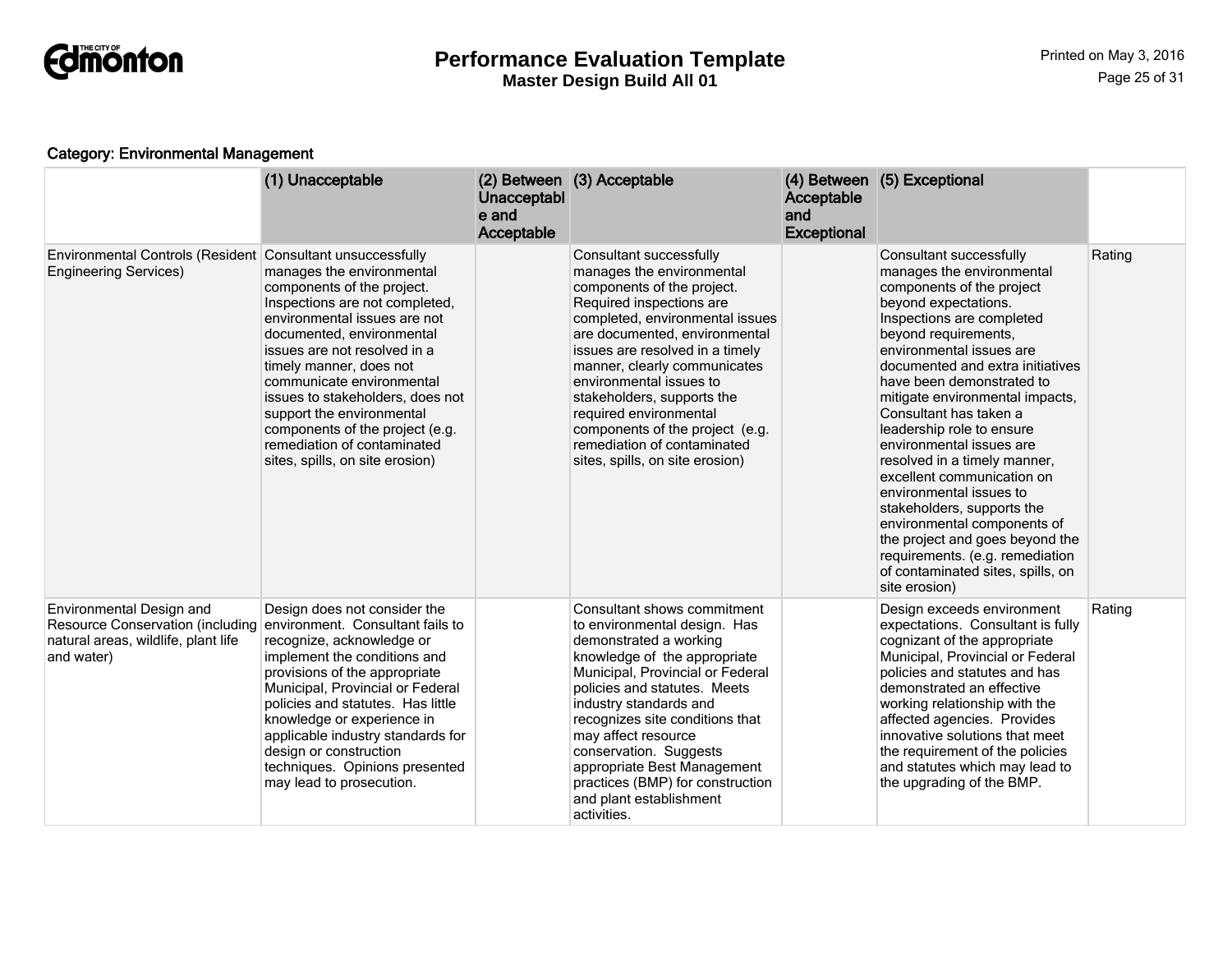

## Category: Environmental Management

|                                                                                    | (1) Unacceptable                                                                                                                                                  | <b>Unacceptabl</b><br>e and<br>Acceptable | (2) Between (3) Acceptable                                                                                                                                            | Acceptable<br>and<br><b>Exceptional</b> | (4) Between (5) Exceptional                                                                                                                                                                                                  |        |
|------------------------------------------------------------------------------------|-------------------------------------------------------------------------------------------------------------------------------------------------------------------|-------------------------------------------|-----------------------------------------------------------------------------------------------------------------------------------------------------------------------|-----------------------------------------|------------------------------------------------------------------------------------------------------------------------------------------------------------------------------------------------------------------------------|--------|
| <b>Environmental Controls</b><br>(Contractor's Responsibilities<br>Package/ENVISO) | The environmental risks related<br>to the contract were not properly<br>controlled. Continued coaching<br>did not rectify the environmental<br>issues identified. |                                           | The environmental risks related<br>to the contract were properly<br>controlled and met the City's<br>expectations.                                                    |                                         | The environmental risks related<br>to the contract were properly<br>controlled, exceeded the City's<br>expectations and the Contractor<br>demonstrated environmental<br>leadership.                                          | Rating |
| <b>LEED Process: Documentation</b><br>(Timelines and Accuracy of<br>submissions)   | Fails to meet LEED<br>requirements. The contractor<br>reacts negatively to LEED<br>concerns. Late on document<br>submissions.                                     |                                           | Meets LEED requirements.<br>Contractor reacts to LEED<br>concerns when identified.<br>Contractor has acceptable LEED<br>submission timelines during<br>construction.  |                                         | Exceeds expectations, excellent Rating<br>probability of success.<br>Contractor resolves LEED issues<br>on its own initiative. Submits<br>accurate documentation ahead<br>of schedule.                                       |        |
| <b>LEED Process: Commissioning</b>                                                 | Fails to meet LEED<br>requirements. The contractor<br>reacts negatively to LEED<br>concerns and fails to coordinate<br>LEED commissioning process.                |                                           | Meets LEED requirements.<br>Contractor reacts to LEED<br>concerns when identified.<br>Contractor has acceptable<br>coordination of the LEED<br>commissioning process. |                                         | Exceeds expectations, excellent Rating<br>probability of success.<br>Contractor resolves LEED issues<br>on its own initiative. Contractor<br>completes coordination of LEED<br>commissioning processes on<br>own initiative. |        |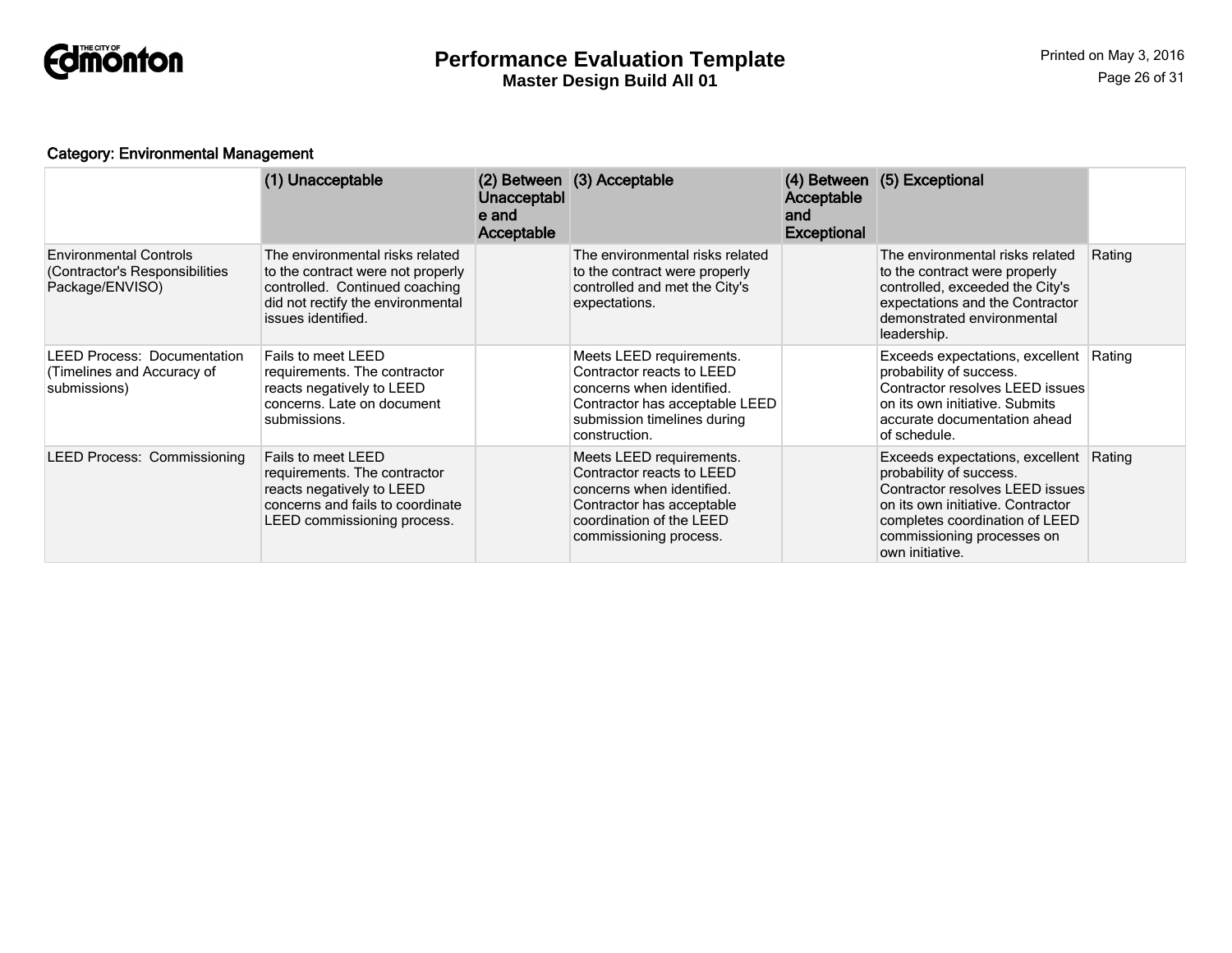

# Category: Safety

|                                                                                                                                            | (1) Unacceptable                                                                                                                                                                                                                                                                                                                                                                                                                                                                                                                                                                                                                                                                                       | Unacceptabl<br>e and<br>Acceptable | (2) Between (3) Acceptable                                                                                                                                                                                                                                                                                                                                                                                                                                                                                                       | <b>Acceptable</b><br>and<br><b>Exceptional</b> | (4) Between (5) Exceptional                                                                                                                              |        |
|--------------------------------------------------------------------------------------------------------------------------------------------|--------------------------------------------------------------------------------------------------------------------------------------------------------------------------------------------------------------------------------------------------------------------------------------------------------------------------------------------------------------------------------------------------------------------------------------------------------------------------------------------------------------------------------------------------------------------------------------------------------------------------------------------------------------------------------------------------------|------------------------------------|----------------------------------------------------------------------------------------------------------------------------------------------------------------------------------------------------------------------------------------------------------------------------------------------------------------------------------------------------------------------------------------------------------------------------------------------------------------------------------------------------------------------------------|------------------------------------------------|----------------------------------------------------------------------------------------------------------------------------------------------------------|--------|
| Design Build Contractor Working<br>Under COE Supervision<br>(compliance with COE safety<br>rules and evidence of staff safety<br>training) | The Design Build Contractor's<br>employees repeatedly fail to<br>comply with safety rules<br>established by City staff (i.e.<br>wearing PPE, shortcutting safety<br>procedures). Design Build<br>Contractor places self or others<br>in imminent danger (e.g.<br>confined space entry without<br>testing or training, working at<br>heights without fall protection).<br>Design Build Contractor fails to<br>provide evidence of staff safety<br>training required for the job (e.g.<br><b>WHMIS or Fall Protection</b><br>Training Certificate). Does not<br>report all incidents including near<br>misses in a timely manner. Does<br>not work cooperatively with other<br>contractors and employees |                                    | One or two of the Design Build<br>Contractor's staff violate minor<br>safety rules (i.e. non-imminent<br>danger) or procedures but<br>remedy situation quickly and<br>does not repeat behaviour.<br>Design Build Contractor initially<br>fails to provide required safety<br>training certificates, but stops<br>work until evidence of training is<br>provided and does not repeat<br>behaviour. Reports all incidents<br>and near misses in a timely<br>manner. Work cooperatively with<br>other contractors and<br>employees. |                                                | Design Build Contractor staff<br>follows all City safety rules and<br>wears required PPE. Evidence of<br>safety training provided before<br>work begins. | Rating |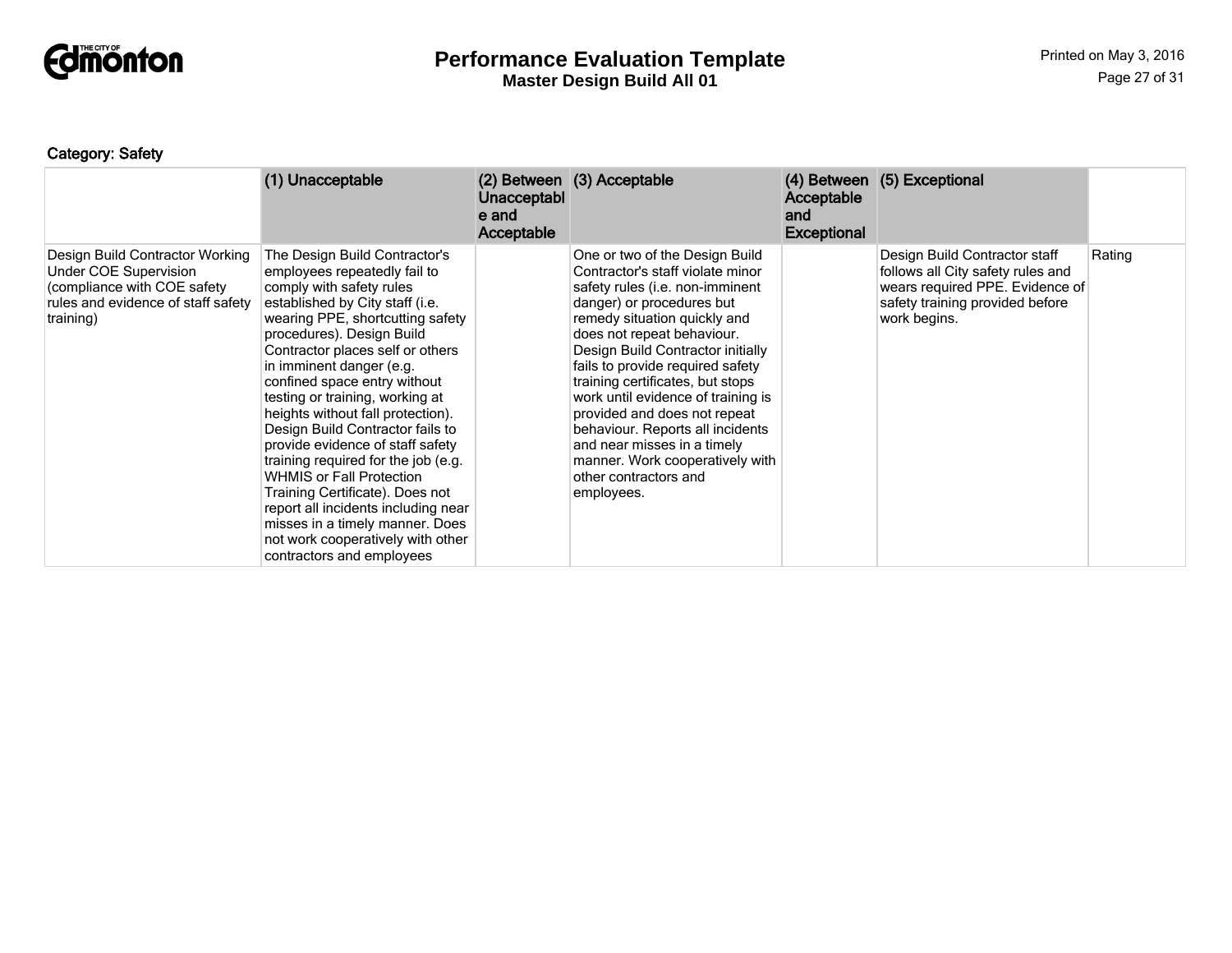

# Category: Safety

|                                                                                                                                          | (1) Unacceptable                                                                                                                                                                                                                                                                                                                                                                                                                                                                                                                                                                                                                                                                                                                                                                                                                              | Unacceptabl<br>e and<br>Acceptable | (2) Between (3) Acceptable                                                                                                                                                                                                                                                                                                                                                                                                                                                                                                                                                                                                                                                                                                                                                                                      | Acceptable<br>and<br><b>Exceptional</b> | (4) Between (5) Exceptional                                                                                                                                                                                                                                                                                                                          |        |
|------------------------------------------------------------------------------------------------------------------------------------------|-----------------------------------------------------------------------------------------------------------------------------------------------------------------------------------------------------------------------------------------------------------------------------------------------------------------------------------------------------------------------------------------------------------------------------------------------------------------------------------------------------------------------------------------------------------------------------------------------------------------------------------------------------------------------------------------------------------------------------------------------------------------------------------------------------------------------------------------------|------------------------------------|-----------------------------------------------------------------------------------------------------------------------------------------------------------------------------------------------------------------------------------------------------------------------------------------------------------------------------------------------------------------------------------------------------------------------------------------------------------------------------------------------------------------------------------------------------------------------------------------------------------------------------------------------------------------------------------------------------------------------------------------------------------------------------------------------------------------|-----------------------------------------|------------------------------------------------------------------------------------------------------------------------------------------------------------------------------------------------------------------------------------------------------------------------------------------------------------------------------------------------------|--------|
| Design Build Contractor Expected<br>to Work Independently (an<br>effective OHS management<br>system that ensures safety of<br>own staff) | Design Build Contractor fails to<br>complete hazard assessment,<br>develop/implement safe work<br>procedures or train staff on<br>hazards associated with work.<br>The contractor's employees<br>repeatedly fail to comply with<br>safety rules they establish (i.e.<br>wearing PPE, shortcutting safety<br>procedures). Design Build<br>Contractor staff places self or<br>others in imminent danger (e.g.<br>confined space entry without<br>testing or training, working at<br>heights without fall protection).<br>Design Build Contractor fails to<br>provide evidence of staff safety<br>training required for the job (e.g.<br><b>WHMIS or Fall Protection</b><br>Training Certificate). Does not<br>provide safety orientation to all<br>subs and owner reps. Does not<br>work cooperatively with other<br>contractors and employees. |                                    | Design Build Contractor has<br>done hazard assessments and<br>developed/implemented safe<br>work procedures but have<br>missed something. They do<br>regular safety inspections and<br>occasionally find errors. They<br>take corrective action<br>immediately. If individual staff<br>members violate rules<br>repeatedly or seriously, the<br>Design Build Contractor takes<br>prompt action to remove<br>individuals from the site. Minor<br>safety violations occasionally<br>occur but the Design Build<br>Contractor takes prompt action<br>to enforce safety rules. Design<br>Build Contractor fails to provide<br>evidence of staff safety training<br>required for the job (e.g. WHMIS<br>or Fall Protection Training<br>Certificate). Reports all incidents<br>and near misses in a timely<br>manner. |                                         | Design Build Contractor does<br>comprehensive hazard<br>assessment and develops good<br>safe work procedures. Safety<br>inspections done by Design<br><b>Build Contractor and project</b><br>manager show safety practices<br>consistently well done. Staff are<br>well trained in required safety<br>procedures and do not violate<br>safety rules. | Rating |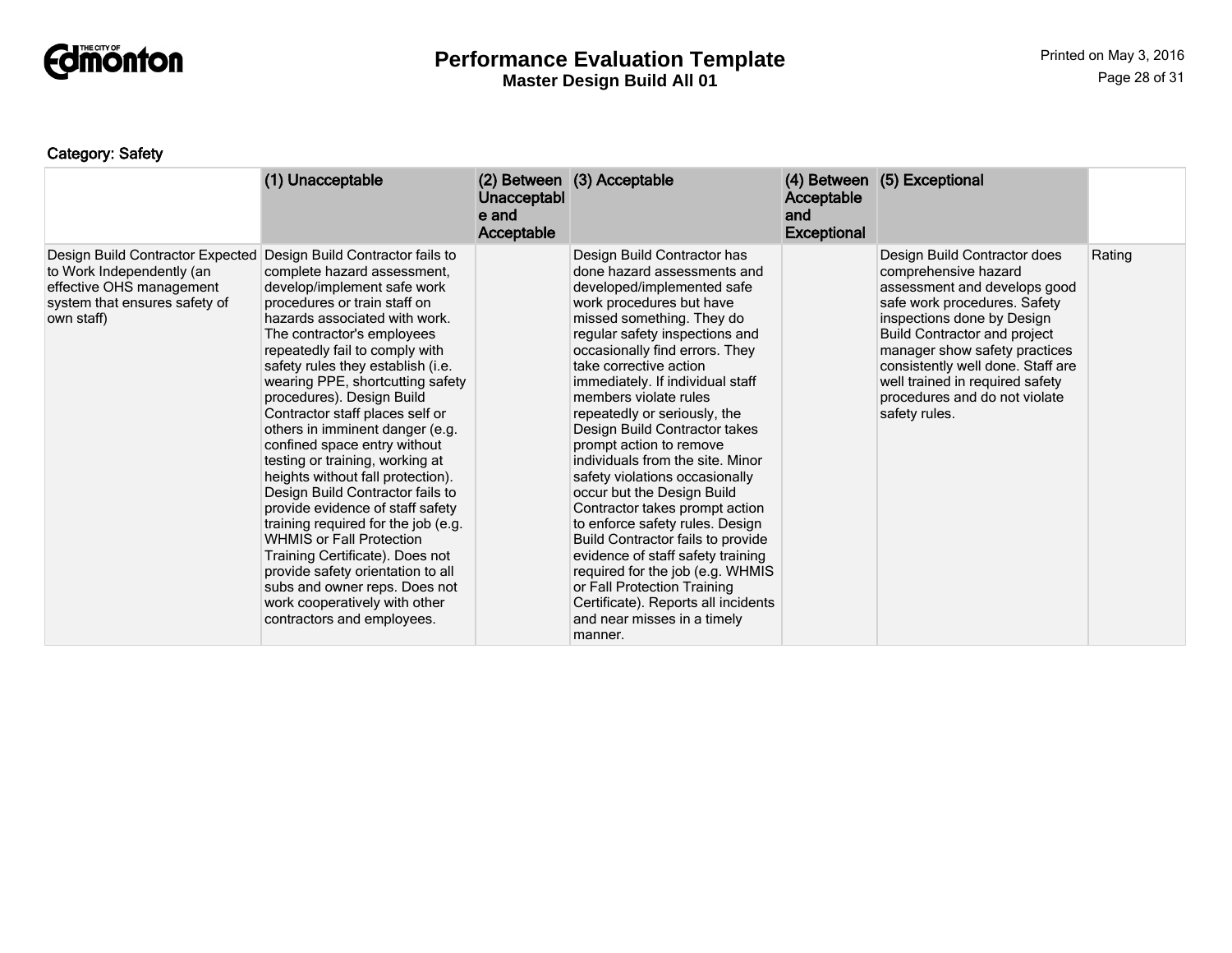

# Category: Safety

|                                                                                                                                                                                                                                            | (1) Unacceptable                                                                                                                                                                                                                                                                                                                                                                                                                                                                                                                           | Unacceptabl<br>e and<br>Acceptable | (2) Between (3) Acceptable                                                                                                                                                                                                                                                                                                                                                                                                                                                                                                                                                                                                                                                                                     | Acceptable<br>and<br><b>Exceptional</b> | (4) Between (5) Exceptional                                                                                                                                                                                                                                                                                                                                                                                                                                                                                                                                        |          |
|--------------------------------------------------------------------------------------------------------------------------------------------------------------------------------------------------------------------------------------------|--------------------------------------------------------------------------------------------------------------------------------------------------------------------------------------------------------------------------------------------------------------------------------------------------------------------------------------------------------------------------------------------------------------------------------------------------------------------------------------------------------------------------------------------|------------------------------------|----------------------------------------------------------------------------------------------------------------------------------------------------------------------------------------------------------------------------------------------------------------------------------------------------------------------------------------------------------------------------------------------------------------------------------------------------------------------------------------------------------------------------------------------------------------------------------------------------------------------------------------------------------------------------------------------------------------|-----------------------------------------|--------------------------------------------------------------------------------------------------------------------------------------------------------------------------------------------------------------------------------------------------------------------------------------------------------------------------------------------------------------------------------------------------------------------------------------------------------------------------------------------------------------------------------------------------------------------|----------|
| Design Build Contractor Expected<br>to Work As Project Prime<br>Contractor (an effective OHS<br>management system that ensures<br>safety of own staff and ensures<br>that other site<br>contractors/employers comply<br>with safety rules) | Design Build Contractor fails to<br>establish a system: to orientate<br>new contractors on safe work<br>procedures, ensure the<br>completion of hazard<br>assessment, ensure compliance<br>with safety rules, complete safety<br>inspections, investigate incidents<br>or follow-up on identified safety<br>issues for any contractor working<br>on site (including for their own<br>staff). Does not provide safety<br>orientation to all subs and owner<br>reps. Does not work<br>cooperatively with other<br>contractors and employees. |                                    | Design Build Contractor has<br>developed basic systems to<br>check compliance with safety<br>rules for all site contractors.<br>Occasional gaps in compliance<br>occur (e.g. subcontractor misses<br>orientation, conflict in work<br>scheduling results in inadvertent<br>safety hazard to other<br>contractor) but gaps show no<br>negligence on the part of the<br>prime contractor. Prime<br>contractor takes prompt action to<br>deal with gaps by addressing<br>subcontractor safety<br>performance issue. Provides<br>safety orientation to all subs and<br>owner reps. Reports all incidents<br>and near misses in a timely<br>manner. Works cooperatively<br>with other contractors and<br>employees. |                                         | Design Build Contractor has<br>good systems to ensure all<br>contractors on site receive<br>orientation, comply with site<br>safety rules, complete hazard<br>assessments and implement<br>controls. Prime contractor has<br>comprehensive record of<br>inspections and orientations<br>given, shows that all safety<br>issues are promptly dealt with.<br>No significant gaps in systems<br>so nobody on site is endangered<br>and no subcontractors are<br>allowed to take shortcuts on<br>safety. Provided safety<br>orientation to all subs and owner<br>reps. | Rating   |
| Design Build Contractor's COR<br>status stayed good throughout<br>contract (remained intact, clear of<br>any COR review by Province,<br>and, if applicable, successfully<br>renewed during the contract).                                  |                                                                                                                                                                                                                                                                                                                                                                                                                                                                                                                                            |                                    |                                                                                                                                                                                                                                                                                                                                                                                                                                                                                                                                                                                                                                                                                                                |                                         |                                                                                                                                                                                                                                                                                                                                                                                                                                                                                                                                                                    | Yes/No   |
| Lost Time Claim Rate of Design<br>Build Contractor at start of<br>contract                                                                                                                                                                 |                                                                                                                                                                                                                                                                                                                                                                                                                                                                                                                                            |                                    |                                                                                                                                                                                                                                                                                                                                                                                                                                                                                                                                                                                                                                                                                                                |                                         |                                                                                                                                                                                                                                                                                                                                                                                                                                                                                                                                                                    | Quantity |
| Number of Medical Aid Claims<br>reported to WCB by Design Build<br>Contractor (if any during contract)                                                                                                                                     |                                                                                                                                                                                                                                                                                                                                                                                                                                                                                                                                            |                                    |                                                                                                                                                                                                                                                                                                                                                                                                                                                                                                                                                                                                                                                                                                                |                                         |                                                                                                                                                                                                                                                                                                                                                                                                                                                                                                                                                                    | Quantity |
| Number of Lost Time Claims<br>reported to WCB by Design Build<br>Contractor (if any during contract)                                                                                                                                       |                                                                                                                                                                                                                                                                                                                                                                                                                                                                                                                                            |                                    |                                                                                                                                                                                                                                                                                                                                                                                                                                                                                                                                                                                                                                                                                                                |                                         |                                                                                                                                                                                                                                                                                                                                                                                                                                                                                                                                                                    | Quantity |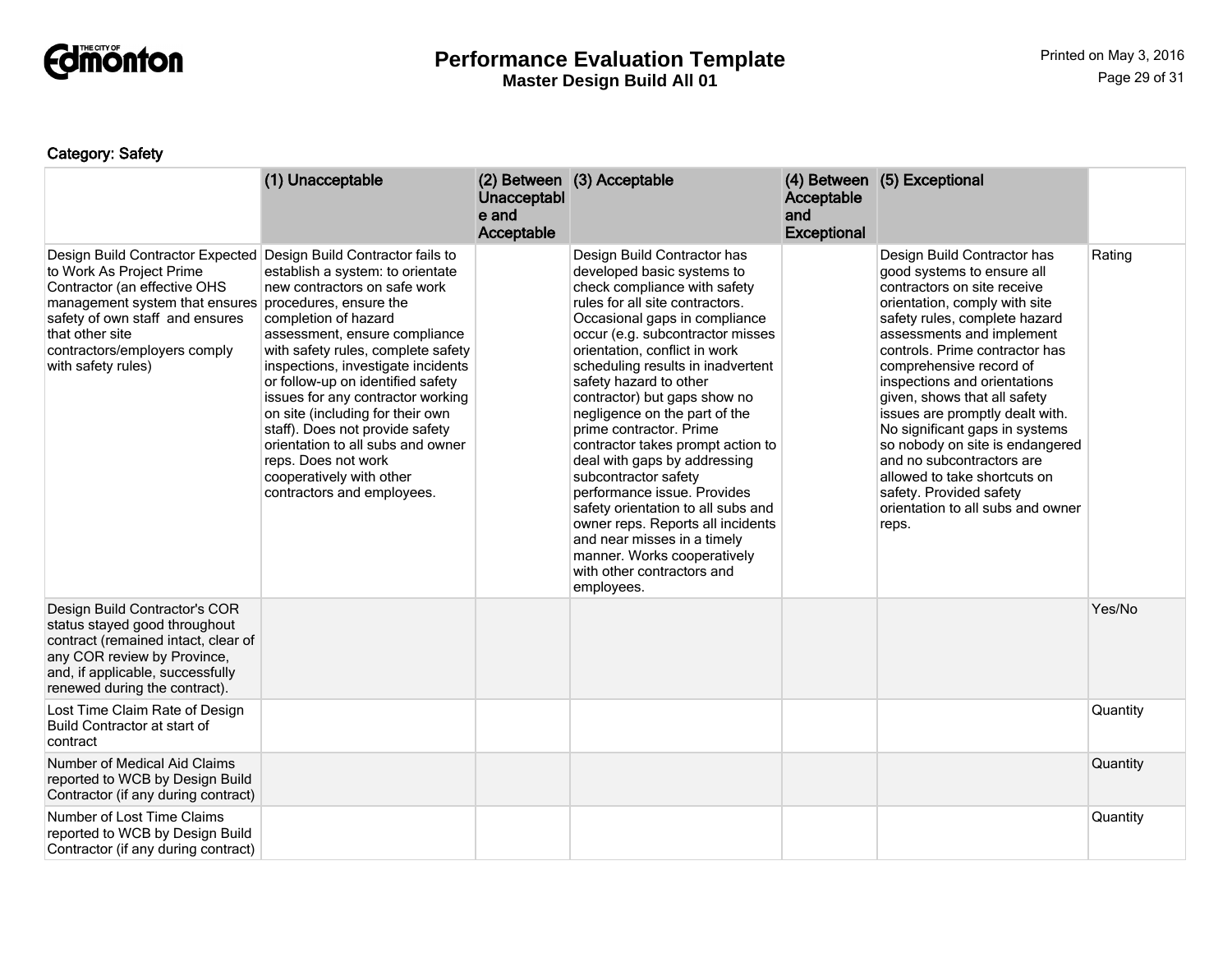

# Category: Safety

|                                                                                                                                                    | (1) Unacceptable | Unacceptabl<br>e and<br>Acceptable | (2) Between (3) Acceptable | Acceptable<br>and<br><b>Exceptional</b> | (4) Between (5) Exceptional |          |
|----------------------------------------------------------------------------------------------------------------------------------------------------|------------------|------------------------------------|----------------------------|-----------------------------------------|-----------------------------|----------|
| Number of Province-issued<br>Occupational Health and Safety<br>citations made to Design Build<br>Contractor during contract (if any)               |                  |                                    |                            |                                         |                             | Quantity |
| Number of OHS Section 18<br>serious injury or accident<br>notifications made to Province by<br>Design Build Contractor during<br>contract (if any) |                  |                                    |                            |                                         |                             | Quantity |

## Category: Disputes

|                                                                                      | (1) Unacceptable                                                                                                                                                                                 | Unacceptabl<br>e and<br>Acceptable | (2) Between (3) Acceptable                                                                         | (4) Between<br>Acceptable<br>and<br><b>Exceptional</b> | (5) Exceptional                                                                                                                              |          |
|--------------------------------------------------------------------------------------|--------------------------------------------------------------------------------------------------------------------------------------------------------------------------------------------------|------------------------------------|----------------------------------------------------------------------------------------------------|--------------------------------------------------------|----------------------------------------------------------------------------------------------------------------------------------------------|----------|
| Use of Disputes by Design Build<br>Contractor                                        | Unusually large number of<br>disputes arose during contract or<br>negotiation rarely resolved the<br>disputes requiring unreasonable<br>amount of use of formal dispute<br>resolution processes. |                                    | Design Build Contractor is<br>reasonable in filing disputes with<br>the City on legitimate matters |                                                        | Negotiation resolved all<br>disputes. Advancement to a<br>formal dispute resolution<br>process was never required to<br>resolve differences. | Rating   |
| # of Design Build Contractor<br>disputes that went to Referee                        |                                                                                                                                                                                                  |                                    |                                                                                                    |                                                        |                                                                                                                                              | Quantity |
| # of Design Build Contractor<br>disputes that went to or are going<br>to Arbitration |                                                                                                                                                                                                  |                                    |                                                                                                    |                                                        |                                                                                                                                              | Quantity |
| # of Design Build Contractor<br>disputes that went to or are going<br>to Court       |                                                                                                                                                                                                  |                                    |                                                                                                    |                                                        |                                                                                                                                              | Quantity |
| % of amount received by Design<br>Build Contractor to amount<br>claimed              |                                                                                                                                                                                                  |                                    |                                                                                                    |                                                        |                                                                                                                                              | Quantity |
| # of Design Build Contractor<br>disputes ruled in favor of City                      |                                                                                                                                                                                                  |                                    |                                                                                                    |                                                        |                                                                                                                                              | Quantity |
| # of disputes ruled in favor of<br>Design Build Contractor                           |                                                                                                                                                                                                  |                                    |                                                                                                    |                                                        |                                                                                                                                              | Quantity |